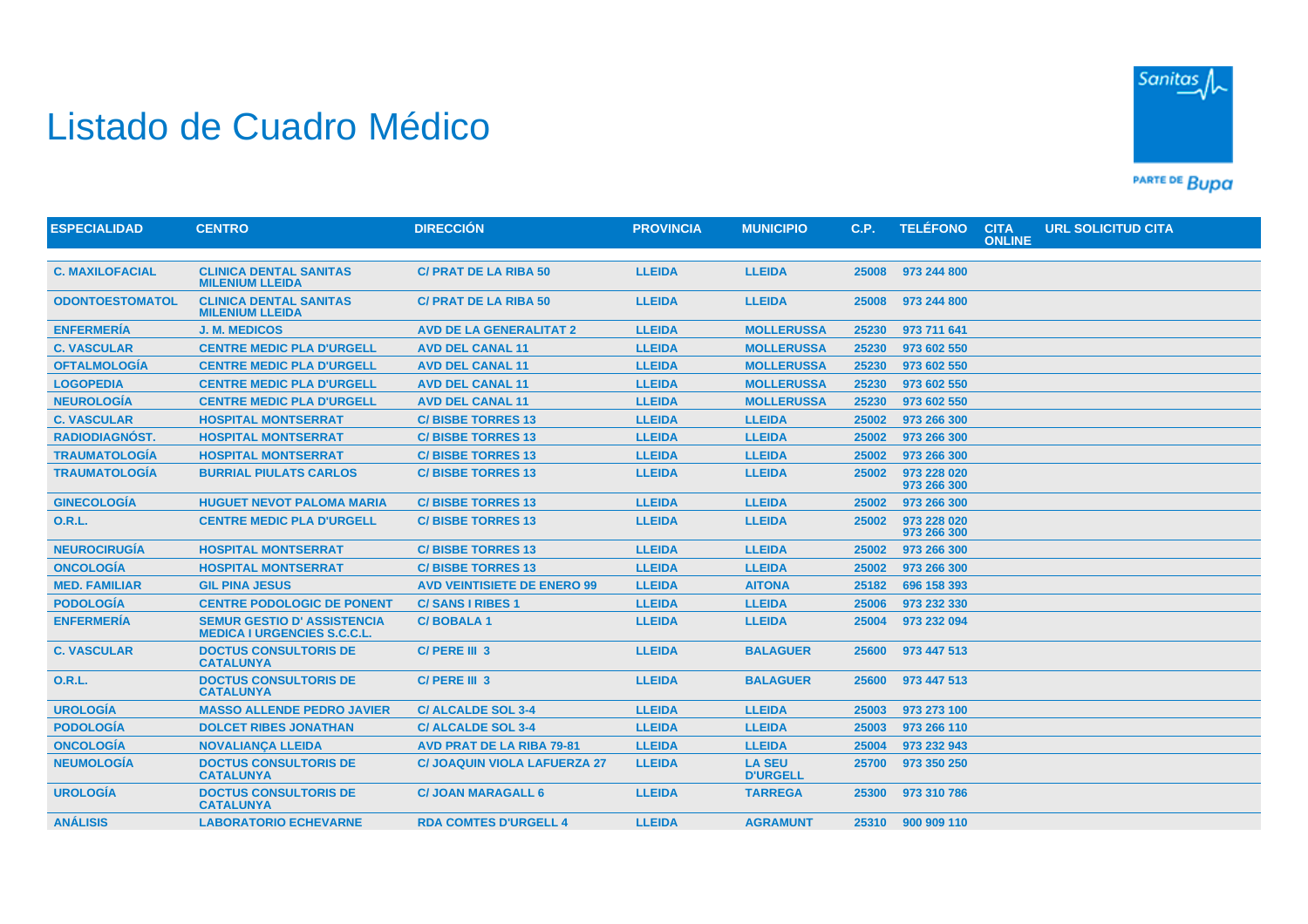| <b>PSIQUIATRIA</b>     | <b>CLINICA PSIQUIATRICA</b><br><b>BELLAVISTA</b>               | <b>C/ ALCALDE ROVIRA ROURE 116</b>                        | <b>LLEIDA</b> | <b>LLEIDA</b>   | 25198 | 973 231 698                |
|------------------------|----------------------------------------------------------------|-----------------------------------------------------------|---------------|-----------------|-------|----------------------------|
| <b>ODONTOESTOMATOL</b> | <b>CENTRE DE ODONTOLOGIA</b><br><b>INTEGRADA DE LA SEGARRA</b> | <b>AVD CATALUNYA 100</b>                                  | <b>LLEIDA</b> | <b>CERVERA</b>  | 25200 | 973 533 974                |
| <b>UROLOGIA</b>        | <b>CLINICA NTRA. SRA. DEL</b><br><b>PERPETUO SOCORRO</b>       | <b>C/OBISPO MESEGUER 3</b>                                | <b>LLEIDA</b> | <b>LLEIDA</b>   | 25003 | 973 266 110<br>973 266 100 |
| <b>C. VASCULAR</b>     | <b>CORDOBES GUAL JORDI</b>                                     | <b>C/OBISPO MESEGUER 3</b>                                | <b>LLEIDA</b> | <b>LLEIDA</b>   | 25003 | 973 266 110                |
| <b>RADIODIAGNOST.</b>  | <b>CLINICA NTRA, SRA, DEL</b><br><b>PERPETUO SOCORRO</b>       | <b>C/OBISPO MESEGUER 3</b>                                | <b>LLEIDA</b> | <b>LLEIDA</b>   | 25003 | 973 266 100                |
| <b>ALERGOLOGÍA</b>     | <b>CLINICA NTRA. SRA. DEL</b><br><b>PERPETUO SOCORRO</b>       | <b>C/OBISPO MESEGUER 3</b>                                | <b>LLEIDA</b> | <b>LLEIDA</b>   | 25003 | 973 266 100                |
| <b>HOSP. GENERAL</b>   | <b>CLINICA NTRA, SRA, DEL</b><br><b>PERPETUO SOCORRO</b>       | <b>C/OBISPO MESEGUER 3</b>                                | <b>LLEIDA</b> | <b>LLEIDA</b>   | 25003 | 973 266 100                |
| <b>ONCOLOGÍA</b>       | <b>CLINICA NTRA, SRA, DEL</b><br><b>PERPETUO SOCORRO</b>       | <b>C/OBISPO MESEGUER 3</b>                                | <b>LLEIDA</b> | <b>LLEIDA</b>   | 25003 | 973 266 110<br>973 266 100 |
| <b>NEUROLOGÍA</b>      | <b>CLINICA NTRA, SRA, DEL</b><br><b>PERPETUO SOCORRO</b>       | <b>C/OBISPO MESEGUER 3</b>                                | <b>LLEIDA</b> | <b>LLEIDA</b>   | 25003 | 973 266 110<br>973 266 100 |
| <b>C. VASCULAR</b>     | <b>CLINICA NTRA. SRA. DEL</b><br><b>PERPETUO SOCORRO</b>       | <b>C/OBISPO MESEGUER 3</b>                                | <b>LLEIDA</b> | <b>LLEIDA</b>   | 25003 | 973 266 100                |
| <b>NEFROLOGIA</b>      | <b>ROIG CARCEL JORDI</b>                                       | <b>C/OBISPO MESEGUER 3</b>                                | <b>LLEIDA</b> | <b>LLEIDA</b>   | 25003 | 973 266 100                |
| <b>OFTALMOLOGIA</b>    | <b>DEL AGUA LOPEZ MARIA DE LAS</b><br><b>NIEVES ROSA</b>       | <b>C/OBISPO MESEGUER 3</b>                                | <b>LLEIDA</b> | <b>LLEIDA</b>   | 25003 | 973 266 100                |
| <b>UROLOGÍA</b>        | <b>MEDICA FRAGA, S.L.</b>                                      | <b>C/OBISPO MESEGUER 3</b>                                | <b>LLEIDA</b> | <b>LLEIDA</b>   | 25003 | 973 266 100                |
| <b>PODOLOGÍA</b>       | <b>NAN LAURA CRISTINA</b>                                      | <b>AVD URGELL 4</b>                                       | <b>LLEIDA</b> | <b>BELLPUIG</b> | 25250 | 973 337 006                |
| <b>FISIOTERAPIA</b>    | <b>CENTRE MEDIC PIRINEUS</b>                                   | <b>AVD NTRA.SRA.DE MONTSERRAT</b><br>14                   | <b>LLEIDA</b> | <b>SORT</b>     | 25560 | 973 620 549<br>607 438 890 |
| <b>NEUROFISIOLOGÍA</b> | <b>NOVALIANÇA LLEIDA</b>                                       | <b>C/LA PREMSA 5</b>                                      | <b>LLEIDA</b> | <b>LLEIDA</b>   | 25004 | 973 238 929<br>973 232 943 |
| <b>CIRUGÍA GENERAL</b> | <b>NOVALIANCA LLEIDA</b>                                       | <b>C/LA PREMSA 5</b>                                      | <b>LLEIDA</b> | <b>LLEIDA</b>   | 25004 | 973 238 929<br>973 232 943 |
| <b>HEMATOLOGÍA</b>     | <b>NOVALIANÇA LLEIDA</b>                                       | <b>C/LA PREMSA 5</b>                                      | <b>LLEIDA</b> | <b>LLEIDA</b>   | 25004 | 973 238 929<br>973 232 943 |
| <b>C. PEDIÁTRICA</b>   | <b>NOVALIANÇA LLEIDA</b>                                       | <b>C/LA PREMSA 5</b>                                      | <b>LLEIDA</b> | <b>LLEIDA</b>   | 25004 | 973 238 929<br>973 232 943 |
| <b>TRAUMATOLOGIA</b>   | <b>CENTRE MEDIC PREVISAL S.L.</b>                              | <b>C/ALCALDE MOLES 18</b>                                 | <b>LLEIDA</b> | <b>SOLSONA</b>  | 25280 | 973 481 529                |
| <b>ENDOCRINOLOGIA</b>  | <b>DOCTUS CONSULTORIS DE</b><br><b>CATALUNYA</b>               | <b>AVD ESPANYA 6</b>                                      | <b>LLEIDA</b> | <b>TREMP</b>    | 25620 | 973 650 360                |
| <b>DERMATOLOGÍA</b>    | <b>DOCTUS CONSULTORIS DE</b><br><b>CATALUNYA</b>               | <b>AVD ESPANYA 6</b>                                      | <b>LLEIDA</b> | <b>TREMP</b>    | 25620 | 973 650 360                |
| <b>ANÁLISIS</b>        | <b>HOSPITAL MONTSERRAT</b>                                     | <b>AVD TORTOSA 4</b>                                      | <b>LLEIDA</b> | <b>LLEIDA</b>   | 25005 | 973 272 740                |
| <b>NEFROLOGÍA</b>      | <b>ROIG CARCEL JORDI</b>                                       | <b>AVD TORTOSA 4</b>                                      | <b>LLEIDA</b> | <b>LLEIDA</b>   | 25005 | 973 266 300                |
| <b>AREAS PEDIÁTRI.</b> | <b>HOSPITAL MONTSERRAT</b>                                     | <b>AVD TORTOSA 4</b>                                      | <b>LLEIDA</b> | <b>LLEIDA</b>   | 25005 | 973 272 740<br>973 266 300 |
| <b>REUMATOLOGIA</b>    | <b>HOSPITAL MONTSERRAT</b>                                     | <b>AVD TORTOSA 4</b>                                      | <b>LLEIDA</b> | <b>LLEIDA</b>   | 25005 | 973 272 740<br>973 266 300 |
| <b>HEMATOLOGIA</b>     | <b>HOSPITAL MONTSERRAT</b>                                     | <b>AVD TORTOSA 4</b>                                      | <b>LLEIDA</b> | <b>LLEIDA</b>   | 25005 | 973 272 740<br>973 266 300 |
| <b>REUMATOLOGIA</b>    | <b>NOVALIANÇA LLEIDA</b>                                       | <b>AVD PRAT DE LA RIBA 79 CLINICA</b><br><b>DE PONENT</b> | <b>LLEIDA</b> | <b>LLEIDA</b>   | 25004 | 973 247 181                |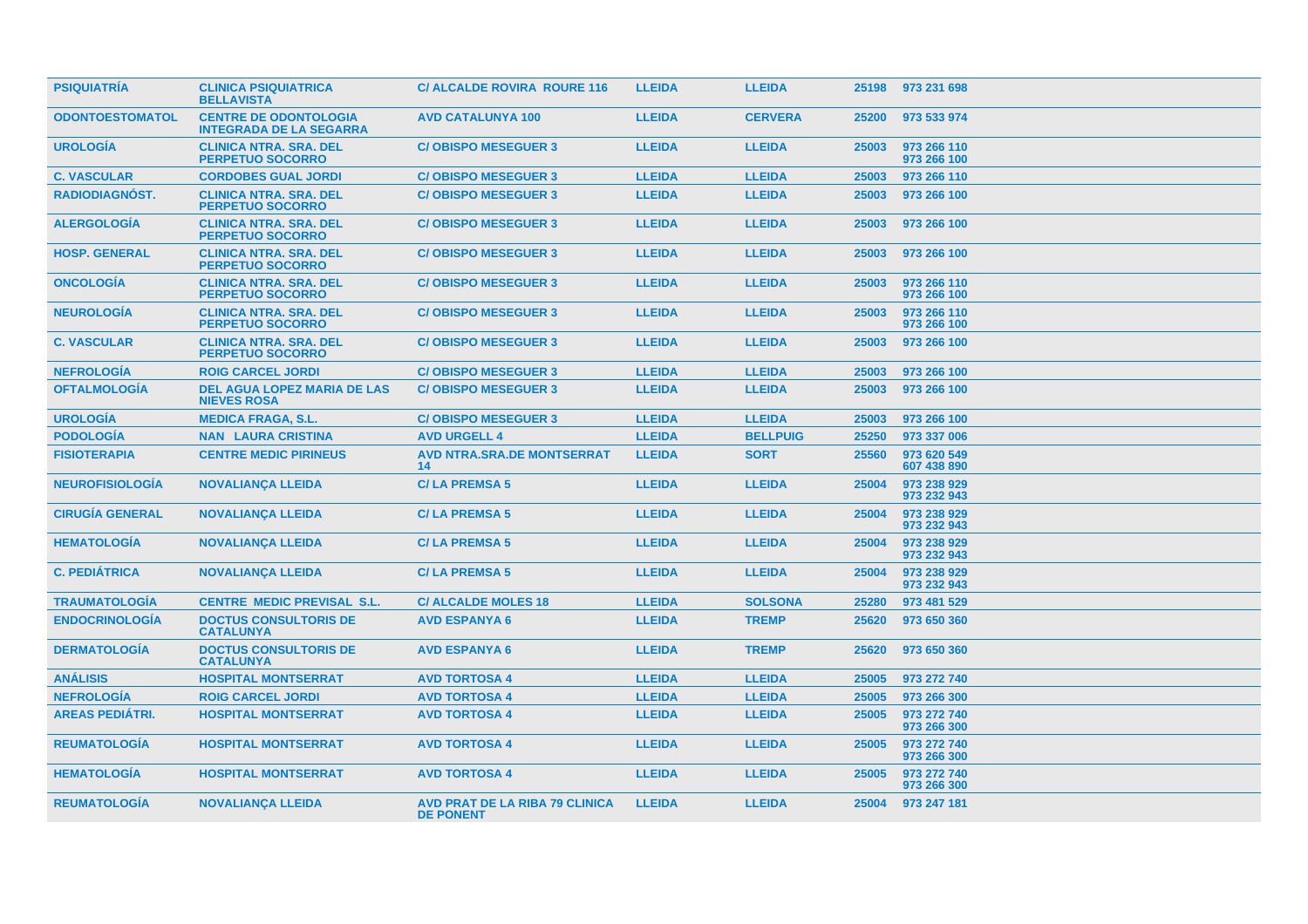| <b>TRAUMATOLOGIA</b>   | <b>NOVALIANÇA LLEIDA</b>                                 | <b>AVD PRAT DE LA RIBA 79 CLINICA</b><br><b>DE PONENT</b>                   | <b>LLEIDA</b> | <b>LLEIDA</b>     | 25004 | 973 247 181                |
|------------------------|----------------------------------------------------------|-----------------------------------------------------------------------------|---------------|-------------------|-------|----------------------------|
| <b>NEFROLOGIA</b>      | <b>NOVALIANCA LLEIDA</b>                                 | <b>AVD PRAT DE LA RIBA 79 CLINICA</b><br><b>DE PONENT</b>                   | <b>LLEIDA</b> | <b>LLEIDA</b>     | 25004 | 973 247 181                |
| <b>C. REPARADORA</b>   | <b>SOLA BARRI FERNANDO</b>                               | <b>PLZ RICARD VINYES 8</b>                                                  | <b>LLEIDA</b> | <b>LLEIDA</b>     | 25006 | 673 190 693                |
| <b>FISIOTERAPIA</b>    | <b>THERAPY TRAINER</b>                                   | <b>PLZ DELS AMICS DE LLEIDA</b><br><b>BAIXOS</b>                            | <b>LLEIDA</b> | <b>LLEIDA</b>     | 25008 | 973 221 418<br>973 242 317 |
| <b>CARDIOLOGÍA</b>     | <b>CLINICA NTRA. SRA. DEL</b><br><b>PERPETUO SOCORRO</b> | <b>C/ ALCALDE SOL 4 POLICLINIC</b><br><b>LLEIDA</b>                         | <b>LLEIDA</b> | <b>LLEIDA</b>     | 25004 | 973 273 100                |
| <b>RADIODIAGNOST.</b>  | <b>CENTRE MÈDIC TÀRREGA</b>                              | AVD CATALUNYA 74 CENTRE MEDIC LLEIDA<br><b>TARREGA (OSMEDICAL)</b>          |               | <b>TARREGA</b>    | 25300 | 973 312 825                |
| <b>ENFERMERÍA</b>      | <b>MULTIMEDICS CERVERA</b>                               | <b>AVD AGRAMUNT 11</b>                                                      | <b>LLEIDA</b> | <b>CERVERA</b>    | 25200 | 873 991 761<br>681 654 089 |
| <b>ANALISIS</b>        | <b>SYNLAB DIAGNOSTICOS</b><br><b>GLOBALES</b>            | <b>C/SANT LLUIS 4</b>                                                       | <b>LLEIDA</b> | <b>BALAGUER</b>   | 25600 | 973 451 393                |
| <b>ODONTOESTOMATOL</b> | <b>CLINICA DENTAL BALAGUER-</b><br><b>URGELL</b>         | <b>AVD PAÏSOS CATALANS 21-23</b>                                            | <b>LLEIDA</b> | <b>BALAGUER</b>   | 25600 | 973 451 444                |
| <b>O.R.L.</b>          | <b>CLINICA NTRA. SRA. DEL</b><br><b>PERPETUO SOCORRO</b> | <b>RBL SEGADORS 57</b>                                                      | <b>LLEIDA</b> | <b>GUISSONA</b>   | 25210 | 873 450 201                |
| <b>MED. FAMILIAR</b>   | <b>CLINICA NTRA. SRA. DEL</b><br><b>PERPETUO SOCORRO</b> | <b>RBL SEGADORS 57</b>                                                      | <b>LLEIDA</b> | <b>GUISSONA</b>   | 25210 | 873 450 201                |
| <b>OFTALMOLOGIA</b>    | <b>SALUBEL SERVEIS MEDICS</b><br><b>INTEGRALS</b>        | <b>AVD PRAT DE LA RIBA 23 ENTRADA</b><br><b>POR HUMBERT TORRES, 1 BAJOS</b> | <b>LLEIDA</b> | <b>LLEIDA</b>     | 25006 | 973 800 331                |
| RADIODIAGNÓST.         | <b>CENTRE MEDIC DIAGNOSTIC</b><br><b>ALOMAR</b>          | <b>CRA CAMARASA 35</b>                                                      | <b>LLEIDA</b> | <b>BALAGUER</b>   | 25600 | 973 245 010                |
| <b>ENFERMERÍA</b>      | <b>CENTRE MEDIC PLA D'URGELL</b>                         | <b>AVD DEL CANAL 11</b>                                                     | <b>LLEIDA</b> | <b>MOLLERUSSA</b> | 25230 | 973 602 550                |
| <b>ANÁLISIS</b>        | <b>LABORATORIO ECHEVARNE</b>                             | <b>AVD DEL CANAL 11</b>                                                     | <b>LLEIDA</b> | <b>MOLLERUSSA</b> | 25230 | 900 909 110                |
| <b>PODOLOGÍA</b>       | <b>CENTRE MEDIC PLA D'URGELL</b>                         | <b>AVD DEL CANAL 11</b>                                                     | <b>LLEIDA</b> | <b>MOLLERUSSA</b> | 25230 | 973 602 550                |
| 0.R.L.                 | <b>GRAU PASCUAL RITA</b>                                 | <b>AVD DEL CANAL 11</b>                                                     | <b>LLEIDA</b> | <b>MOLLERUSSA</b> | 25230 | 973 602 550                |
| <b>DERMATOLOGÍA</b>    | <b>SARWAT NAJJARI SAMIR</b>                              | <b>C/BISBE TORRES 13</b>                                                    | <b>LLEIDA</b> | <b>LLEIDA</b>     | 25002 | 973 228 020<br>973 266 300 |
| <b>TRAUMATOLOGIA</b>   | <b>INSTITUT TRAUMATOLOGIC DE</b><br>LLEIDA, S.L.P.       | <b>C/BISBE TORRES 13</b>                                                    | <b>LLEIDA</b> | <b>LLEIDA</b>     | 25002 | 973 228 020<br>973 266 300 |
| <b>DIGESTIVO</b>       | <b>PALAU GRAS MAGIN</b>                                  | <b>C/BISBE TORRES 13</b>                                                    | <b>LLEIDA</b> | <b>LLEIDA</b>     | 25002 | 973 228 020<br>973 266 300 |
| <b>AREAS PEDIÁTRI.</b> | <b>DOCTUS CONSULTORIS DE</b><br><b>CATALUNYA</b>         | C/ PERE III 3                                                               | <b>LLEIDA</b> | <b>BALAGUER</b>   | 25600 | 973 447 513                |
| <b>TRAUMATOLOGIA</b>   | <b>CARDONA VERNET JOSE MARIA</b>                         | <b>C/ALCALDE SOL 3-4</b>                                                    | <b>LLEIDA</b> | <b>LLEIDA</b>     | 25003 | 973 273 100                |
| <b>TRAUMATOLOGÍA</b>   | <b>BURRIAL PIULATS CARLOS</b>                            | <b>C/ALCALDE SOL 3-4</b>                                                    | <b>LLEIDA</b> | <b>LLEIDA</b>     | 25003 | 973 273 100                |
| <b>MED. FAMILIAR</b>   | <b>PIÑOL MORERA ASUNCION</b>                             | <b>C/ALCALDE SOL 3-4</b>                                                    | <b>LLEIDA</b> | <b>LLEIDA</b>     | 25003 | 973 273 100                |
| <b>TRAUMATOLOGIA</b>   | <b>INSTITUT TRAUMATOLOGIC DE</b><br>LLEIDA, S.L.P.       | <b>C/ALCALDE SOL 3-4</b>                                                    | <b>LLEIDA</b> | <b>LLEIDA</b>     | 25003 | 973 273 100                |
| 0.R.L.                 | MELGAREJO MORENO PABLO JOSE C/ LLUIS COMPANYS 1          |                                                                             | <b>LLEIDA</b> | <b>LLEIDA</b>     | 25003 | 973 275 932<br>973 275 644 |
| <b>MED. FAMILIAR</b>   | <b>CANALS SOTELO JAUME</b>                               | C/ PERE III 10                                                              | <b>LLEIDA</b> | <b>BALAGUER</b>   | 25600 | 973 445 906                |
| <b>C. MAXILOFACIAL</b> | <b>JUAREZ ESCALONA INMACULADA</b>                        | <b>C/ ALCALDE SOL 6</b>                                                     | <b>LLEIDA</b> | <b>LLEIDA</b>     | 25003 | 973 280 836                |
| <b>ODONTOESTOMATOL</b> | <b>MIAS BALAGUERO ORIOL</b>                              | <b>C/ALCALDE SOL 6</b>                                                      | <b>LLEIDA</b> | <b>LLEIDA</b>     | 25003 | 973 280 836                |
| <b>DIGESTIVO</b>       | <b>PALA CALVO JOAQUIN MARIANO</b>                        | <b>C/OBISPO TORRES 6</b>                                                    | <b>LLEIDA</b> | <b>LLEIDA</b>     | 25002 | 973 267 172                |
| <b>OFTALMOLOGIA</b>    | <b>MEDICA FRAGA, S.L.</b>                                | <b>AVD PRAT DE LA RIBA 79-81</b>                                            | <b>LLEIDA</b> | <b>LLEIDA</b>     | 25004 | 973 232 943                |
|                        |                                                          |                                                                             |               |                   |       |                            |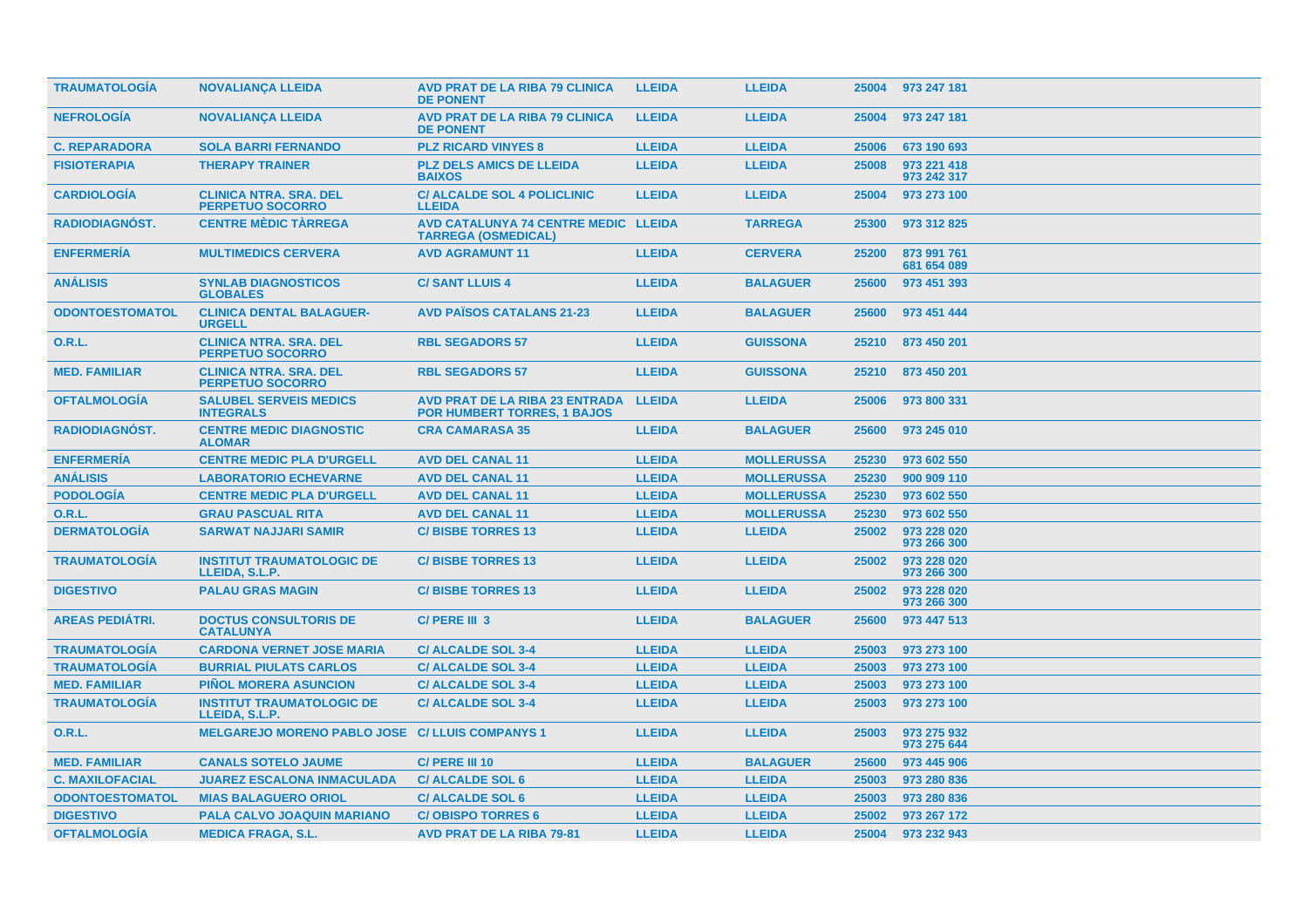| <b>DIGESTIVO</b>       | <b>QUERALT FREIXANET JUAN RAMON AVD PRAT DE LA RIBA 79-81</b> |                                         | <b>LLEIDA</b> | <b>LLEIDA</b>                        | 25004 | 973 727 933<br>973 247 181 |
|------------------------|---------------------------------------------------------------|-----------------------------------------|---------------|--------------------------------------|-------|----------------------------|
| <b>TRAUMATOLOGIA</b>   | <b>NOVALIANÇA LLEIDA</b>                                      | <b>AVD PRAT DE LA RIBA 79-81</b>        | <b>LLEIDA</b> | <b>LLEIDA</b>                        | 25004 | 973 232 943                |
| <b>UROLOGIA</b>        | <b>NOVALIANÇA LLEIDA</b>                                      | <b>AVD PRAT DE LA RIBA 79-81</b>        | <b>LLEIDA</b> | <b>LLEIDA</b>                        | 25004 | 973 232 943                |
| <b>CIRUGÍA GENERAL</b> | <b>GREOLES SOLE JOSE MARIA</b>                                | <b>AVD PRAT DE LA RIBA 79-81</b>        | <b>LLEIDA</b> | <b>LLEIDA</b>                        | 25004 | 973 247 181<br>973 232 943 |
| 0.R.L.                 | <b>GRAU PASCUAL RITA</b>                                      | <b>AVD PRAT DE LA RIBA 79-81</b>        | <b>LLEIDA</b> | <b>LLEIDA</b>                        | 25004 | 973 727 933<br>973 247 181 |
| <b>TRAUMATOLOGIA</b>   | <b>CARDONA VERNET JOSE MARIA</b>                              | <b>AVD PRAT DE LA RIBA 79-81</b>        | <b>LLEIDA</b> | <b>LLEIDA</b>                        | 25004 | 973 727 933<br>973 247 181 |
| <b>MED. FAMILIAR</b>   | <b>NOVALIANÇA LLEIDA</b>                                      | <b>AVD PRAT DE LA RIBA 79-81</b>        | <b>LLEIDA</b> | <b>LLEIDA</b>                        | 25004 | 973 232 943                |
| <b>MED. INTERNA</b>    | <b>NOVALIANCA LLEIDA</b>                                      | <b>AVD PRAT DE LA RIBA 79-81</b>        | <b>LLEIDA</b> | <b>LLEIDA</b>                        | 25004 | 973 232 943                |
| <b>TRAUMATOLOGÍA</b>   | <b>DOCTUS CONSULTORIS DE</b><br><b>CATALUNYA</b>              | <b>C/ JOAQUIN VIOLA LAFUERZA 27</b>     | <b>LLEIDA</b> | <b>LA SEU</b><br><b>D'URGELL</b>     | 25700 | 973 350 250                |
| <b>CIRUGÍA GENERAL</b> | <b>DOCTUS CONSULTORIS DE</b><br><b>CATALUNYA</b>              | <b>C/ JOAQUIN VIOLA LAFUERZA 27</b>     | <b>LLEIDA</b> | <b>LA SEU</b><br><b>D'URGELL</b>     | 25700 | 973 350 250                |
| <b>RADIODIAGNÓST.</b>  | <b>DOCTUS CONSULTORIS DE</b><br><b>CATALUNYA</b>              | <b>C/ JOAQUIN VIOLA LAFUERZA 27</b>     | <b>LLEIDA</b> | <b>LA SEU</b><br><b>D'URGELL</b>     | 25700 | 973 350 250                |
| <b>PSICOLOGÍA</b>      | <b>DOCTUS CONSULTORIS DE</b><br><b>CATALUNYA</b>              | <b>C/ JOAQUIN VIOLA LAFUERZA 27</b>     | <b>LLEIDA</b> | <b>LA SEU</b><br><b>D'URGELL</b>     | 25700 | 973 350 250                |
| <b>DERMATOLOGIA</b>    | <b>DOCTUS CONSULTORIS DE</b><br><b>CATALUNYA</b>              | <b>C/ JOAN MARAGALL 6</b>               | <b>LLEIDA</b> | <b>TARREGA</b>                       | 25300 | 973 310 786                |
| <b>FISIOTERAPIA</b>    | FISALUT, S.L.                                                 | <b>C/DEL CARME 16</b>                   | <b>LLEIDA</b> | <b>LES BORGES</b><br><b>BLANQUES</b> | 25400 | 973 142 856                |
| <b>ANALISIS</b>        | <b>LABORATORIO ECHEVARNE</b>                                  | <b>C/ PRINCIPE DE VIANA 70-72</b>       | <b>LLEIDA</b> | <b>LLEIDA</b>                        | 25008 | 900 909 110                |
| <b>NEUROFISIOLOGÍA</b> | <b>BAGUÑA DURICH JOSEP</b>                                    | <b>C/BISBE TORRES 2</b>                 | <b>LLEIDA</b> | <b>LLEIDA</b>                        | 25002 | 973 266 444<br>973 266 300 |
| <b>RADIODIAGNÓST.</b>  | <b>CLINICA NTRA. SRA. DEL</b><br><b>PERPETUO SOCORRO</b>      | <b>C/OBISPO MESEGUER 3</b>              | <b>LLEIDA</b> | <b>LLEIDA</b>                        | 25003 | 973 266 110<br>973 266 100 |
| <b>NEUROLOGÍA</b>      | <b>BAGUÑA DURICH JOSEP</b>                                    | <b>C/OBISPO MESEGUER 3</b>              | <b>LLEIDA</b> | <b>LLEIDA</b>                        | 25003 | 973 266 100                |
| <b>C. VASCULAR</b>     | <b>CORDOBES GUAL JORDI</b>                                    | <b>C/OBISPO MESEGUER 3</b>              | <b>LLEIDA</b> | <b>LLEIDA</b>                        | 25003 | 973 266 110<br>973 266 100 |
| <b>GINECOLOGIA</b>     | <b>CLINICA NTRA. SRA. DEL</b><br><b>PERPETUO SOCORRO</b>      | <b>C/OBISPO MESEGUER 3</b>              | <b>LLEIDA</b> | <b>LLEIDA</b>                        | 25003 | 973 266 100                |
| <b>PSICOLOGÍA</b>      | <b>CLINICA NTRA. SRA. DEL</b><br><b>PERPETUO SOCORRO</b>      | <b>C/OBISPO MESEGUER 3</b>              | <b>LLEIDA</b> | <b>LLEIDA</b>                        | 25003 | 973 266 110<br>973 266 100 |
| <b>CIRUGÍA GENERAL</b> | <b>CENTRE MEDIC PLA D'URGELL</b>                              | <b>C/OBISPO MESEGUER 3</b>              | <b>LLEIDA</b> | <b>LLEIDA</b>                        | 25003 | 973 266 100                |
| <b>REUMATOLOGÍA</b>    | <b>CENTRE MEDIC PLA D'URGELL</b>                              | <b>C/OBISPO MESEGUER 3</b>              | <b>LLEIDA</b> | <b>LLEIDA</b>                        | 25003 | 973 266 100                |
| <b>AREAS PEDIATRI.</b> | <b>CENTRE MEDIC PLA D'URGELL</b>                              | <b>C/OBISPO MESEGUER 3</b>              | <b>LLEIDA</b> | <b>LLEIDA</b>                        | 25003 | 973 266 100                |
| <b>CARDIOLOGÍA</b>     | <b>CASASUS RAMON ADOLFO ELISEO</b>                            | <b>C/OBISPO MESEGUER 3</b>              | <b>LLEIDA</b> | <b>LLEIDA</b>                        | 25003 |                            |
| <b>NEUROCIRUGÍA</b>    | <b>CLINICA NTRA. SRA. DEL</b><br><b>PERPETUO SOCORRO</b>      | <b>C/OBISPO MESEGUER 3</b>              | <b>LLEIDA</b> | <b>LLEIDA</b>                        | 25003 | 973 266 110<br>973 266 100 |
| <b>MED. FAMILIAR</b>   | <b>TOR PALAU MARIA MERCE</b>                                  | C/ LLUIS COMPANYS 1 PISO 4º-PTA<br>A    | <b>LLEIDA</b> | <b>LLEIDA</b>                        | 25003 | 973 281 860                |
| <b>PODOLOGÍA</b>       | <b>FISIO JUNEDA</b>                                           | <b>C/ ANGEL GUIMERA 40 BAIXOS</b>       | <b>LLEIDA</b> | <b>JUNEDA</b>                        | 25430 | 973 150 316                |
| <b>FISIOTERAPIA</b>    | <b>FISIO JUNEDA</b>                                           | <b>C/ ANGEL GUIMERÀ 40 BAIXOS</b>       | <b>LLEIDA</b> | <b>JUNEDA</b>                        | 25430 | 973 150 316                |
| <b>ANÁLISIS</b>        | <b>LABORATORIO ECHEVARNE</b>                                  | <b>AVD NTRA.SRA.DE MONTSERRAT</b><br>14 | <b>LLEIDA</b> | <b>SORT</b>                          | 25560 | 900 909 110                |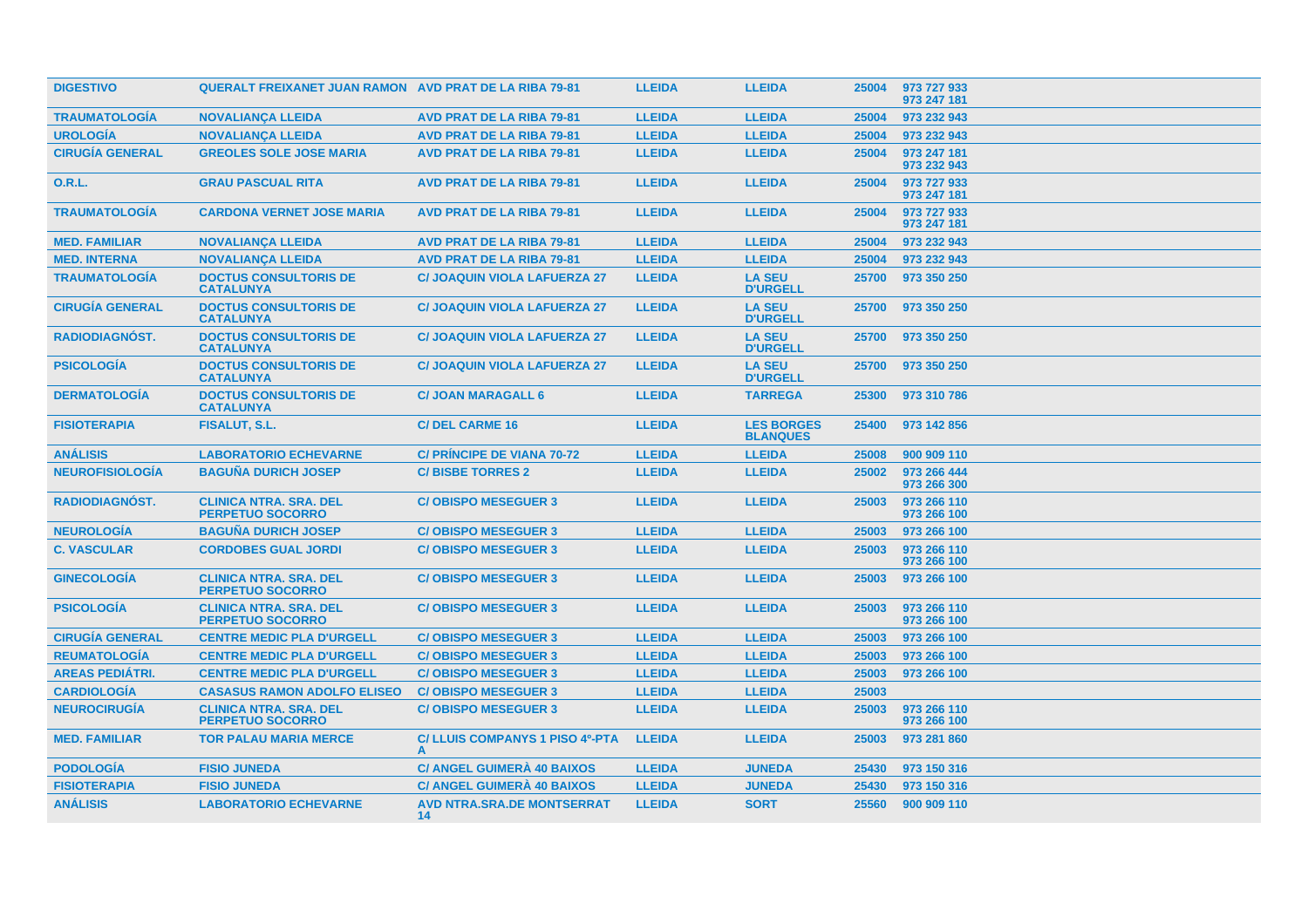| <b>NEUMOLOGIA</b>      | <b>NOVALIANÇA LLEIDA</b>                                 | <b>C/LA PREMSA 5</b>                                               | <b>LLEIDA</b> | <b>LLEIDA</b>     | 25004 | 973 238 929<br>973 232 943 |
|------------------------|----------------------------------------------------------|--------------------------------------------------------------------|---------------|-------------------|-------|----------------------------|
| <b>NEFROLOGÍA</b>      | <b>NOVALIANÇA LLEIDA</b>                                 | <b>C/LA PREMSA 5</b>                                               | <b>LLEIDA</b> | <b>LLEIDA</b>     | 25004 | 973 238 929<br>973 232 943 |
| <b>ONCOLOGIA</b>       | <b>NOVALIANÇA LLEIDA</b>                                 | <b>C/LA PREMSA 5</b>                                               | <b>LLEIDA</b> | <b>LLEIDA</b>     | 25004 | 973 238 929<br>973 232 943 |
| <b>ENDOCRINOLOGIA</b>  | <b>NOVALIANÇA LLEIDA</b>                                 | <b>C/LA PREMSA 5</b>                                               | <b>LLEIDA</b> | <b>LLEIDA</b>     | 25004 | 973 238 929<br>973 232 943 |
| <b>CARDIOLOGIA</b>     | <b>NOVALIANÇA LLEIDA</b>                                 | <b>C/LA PREMSA 5</b>                                               | <b>LLEIDA</b> | <b>LLEIDA</b>     | 25004 | 973 238 929<br>973 232 943 |
| <b>AREAS PEDIÁTRI.</b> | <b>NOVALIANÇA LLEIDA</b>                                 | <b>C/LA PREMSA 5</b>                                               | <b>LLEIDA</b> | <b>LLEIDA</b>     | 25004 | 973 238 929<br>973 232 943 |
| <b>TRAUMATOLOGIA</b>   | <b>DOCTUS CONSULTORIS DE</b><br><b>CATALUNYA</b>         | <b>AVD ESPANYA 6</b>                                               | <b>LLEIDA</b> | <b>TREMP</b>      | 25620 | 973 650 360                |
| <b>UROLOGÍA</b>        | <b>UROLEGS DE LLEIDA, S.L.</b>                           | <b>AVD TORTOSA 4</b>                                               | <b>LLEIDA</b> | <b>LLEIDA</b>     | 25005 | 973 282 831<br>973 266 300 |
| <b>MED. FAMILIAR</b>   | <b>HOSPITAL MONTSERRAT</b>                               | <b>AVD TORTOSA 4</b>                                               | <b>LLEIDA</b> | <b>LLEIDA</b>     | 25005 | 973 272 740<br>973 266 300 |
| <b>O.R.L.</b>          | <b>HOSPITAL MONTSERRAT</b>                               | <b>AVD TORTOSA 4</b>                                               | <b>LLEIDA</b> | <b>LLEIDA</b>     | 25005 | 973 272 740<br>973 266 300 |
| <b>OFTALMOLOGIA</b>    | <b>HOSPITAL MONTSERRAT</b>                               | <b>AVD TORTOSA 4</b>                                               | <b>LLEIDA</b> | <b>LLEIDA</b>     | 25005 | 973 272 740<br>973 266 300 |
| <b>ANESTESIOLOGIA</b>  | <b>NOVALIANÇA LLEIDA</b>                                 | <b>AVD PRAT DE LA RIBA 79 CLINICA</b><br><b>DE PONENT</b>          | <b>LLEIDA</b> | <b>LLEIDA</b>     | 25004 | 973 247 181                |
| <b>DIGESTIVO</b>       | <b>NOVALIANÇA LLEIDA</b>                                 | <b>AVD PRAT DE LA RIBA 79 CLINICA</b><br><b>DE PONENT</b>          | <b>LLEIDA</b> | <b>LLEIDA</b>     | 25004 | 973 247 181                |
| <b>AREAS PEDIATRI.</b> | <b>NOVALIANÇA LLEIDA</b>                                 | <b>AVD PRAT DE LA RIBA 79 CLINICA</b><br><b>DE PONENT</b>          | <b>LLEIDA</b> | <b>LLEIDA</b>     | 25004 | 973 247 181                |
| <b>NEUROLOGIA</b>      | <b>NOVALIANÇA LLEIDA</b>                                 | <b>AVD PRAT DE LA RIBA 79 CLINICA</b><br><b>DE PONENT</b>          | <b>LLEIDA</b> | <b>LLEIDA</b>     | 25004 | 973 247 181                |
| <b>ENFERMERIA</b>      | <b>NOVALIANÇA LLEIDA</b>                                 | <b>AVD PRAT DE LA RIBA 79 CLINICA</b><br><b>DE PONENT</b>          | <b>LLEIDA</b> | <b>LLEIDA</b>     | 25004 | 973 247 181                |
| <b>C. VASCULAR</b>     | <b>NOVALIANÇA LLEIDA</b>                                 | <b>AVD PRAT DE LA RIBA 79 CLINICA</b><br><b>DE PONENT</b>          | <b>LLEIDA</b> | <b>LLEIDA</b>     | 25004 | 973 247 181                |
| <b>ANÁLISIS</b>        | <b>SYNLAB DIAGNOSTICOS</b><br><b>GLOBALES</b>            | <b>C/ ALCALDE SOL 8</b>                                            | <b>LLEIDA</b> | <b>LLEIDA</b>     | 25004 | 973 263 765                |
| <b>PSICOLOGÍA</b>      | <b>SERVEIS PSICOLOGICS</b>                               | <b>C/ ALCALDE SOL 4 POLICLINIC DE</b><br><b>LLEIDA</b>             | <b>LLEIDA</b> | <b>LLEIDA</b>     | 25003 | 973 273 100                |
| RADIODIAGNÓST.         | <b>CENTRE MEDIC DIAGNOSTIC</b><br><b>ALOMAR</b>          | <b>AVD DE LA PAU 21</b>                                            | <b>LLEIDA</b> | <b>MOLLERUSSA</b> | 25230 | 973 602 965                |
| <b>TRAUMATOLOGIA</b>   | <b>CENTRE MÈDIC TÀRREGA</b>                              | AVD CATALUNYA 74 CENTRE MEDIC LLEIDA<br><b>TARREGA (OSMEDICAL)</b> |               | <b>TARREGA</b>    | 25300 | 973 312 825                |
| <b>UROLOGÍA</b>        | <b>MULTIMEDICS CERVERA</b>                               | <b>AVD AGRAMUNT 11</b>                                             | <b>LLEIDA</b> | <b>CERVERA</b>    | 25200 | 873 991 761<br>681 654 089 |
| <b>NEFROLOGÍA</b>      | <b>MULTIMEDICS CERVERA</b>                               | <b>AVD AGRAMUNT 11</b>                                             | <b>LLEIDA</b> | <b>CERVERA</b>    | 25200 | 873 991 761<br>681 654 089 |
| <b>ENFERMERÍA</b>      | <b>CLINICA NTRA. SRA. DEL</b><br><b>PERPETUO SOCORRO</b> | <b>RBL SEGADORS 57</b>                                             | <b>LLEIDA</b> | <b>GUISSONA</b>   | 25210 | 873 450 201                |
| <b>ANÁLISIS</b>        | <b>SYNLAB DIAGNOSTICOS</b><br><b>GLOBALES</b>            | <b>C/ ASTES DE SANT MACARI 3</b>                                   | <b>LLEIDA</b> | <b>TARREGA</b>    | 25300 | 973 314 719                |
| <b>MED. FAMILIAR</b>   | <b>CENTRE MEDIC PLA D'URGELL</b>                         | <b>AVD DEL CANAL 11</b>                                            | <b>LLEIDA</b> | <b>MOLLERUSSA</b> | 25230 | 973 602 550                |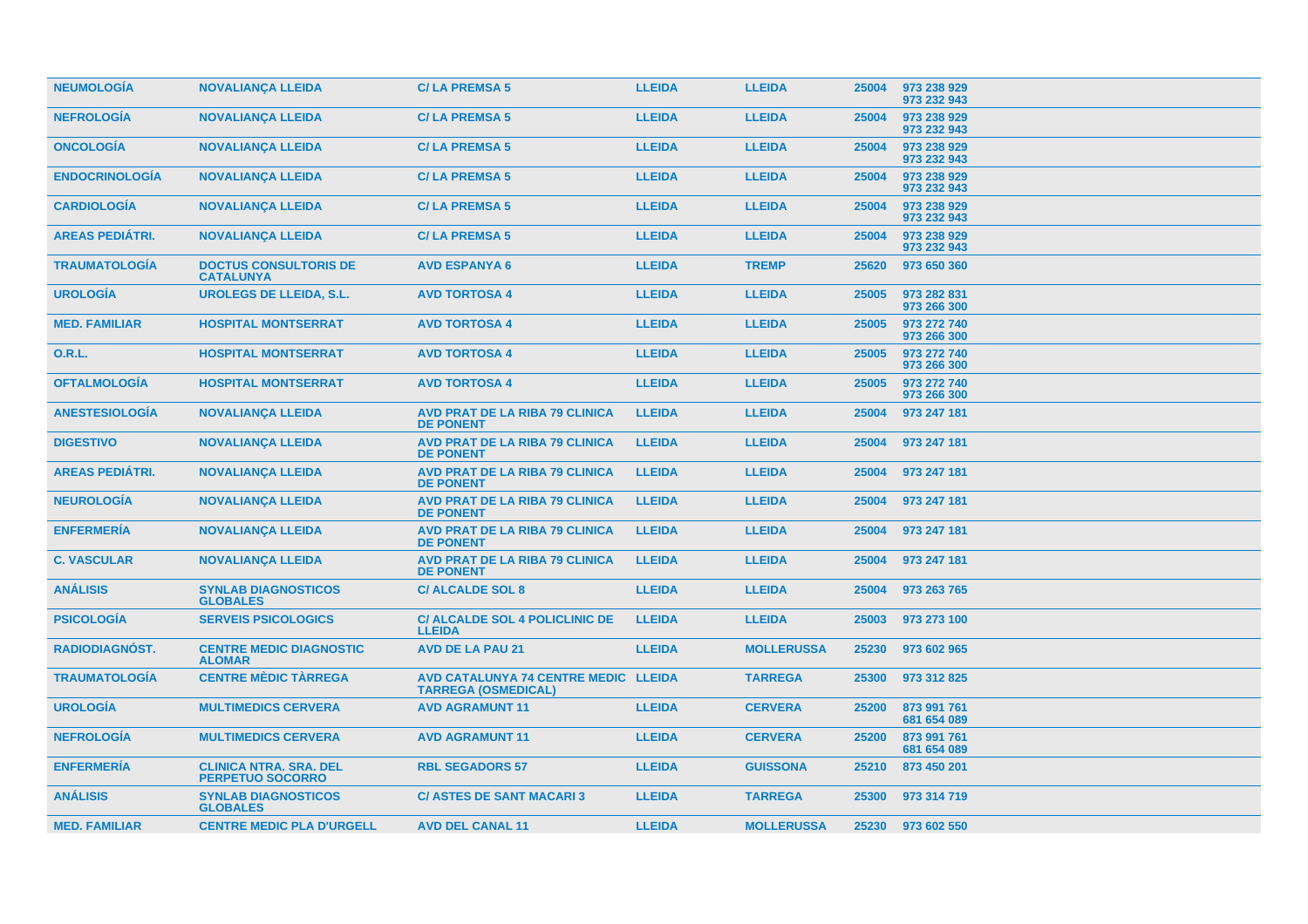| <b>ALERGOLOGÍA</b>     | <b>CENTRE MEDIC PLA D'URGELL</b>                         | <b>AVD DEL CANAL 11</b>             | <b>LLEIDA</b> | <b>MOLLERUSSA</b>                | 25230 | 973 602 550                |
|------------------------|----------------------------------------------------------|-------------------------------------|---------------|----------------------------------|-------|----------------------------|
| <b>TRAUMATOLOGÍA</b>   | <b>COSTA OLIVET CAMILO JOSE</b>                          | <b>C/BISBE TORRES 13</b>            | <b>LLEIDA</b> | <b>LLEIDA</b>                    | 25002 | 973 228 020<br>973 266 300 |
| 0.R.L.                 | MELGAREJO MORENO PABLO JOSE C/ BISBE TORRES 13           |                                     | <b>LLEIDA</b> | <b>LLEIDA</b>                    | 25002 | 973 228 020<br>973 266 300 |
| <b>NEUMOLOGIA</b>      | <b>CASASUS RAMON ADOLFO ELISEO</b>                       | <b>C/BISBE TORRES 13</b>            | <b>LLEIDA</b> | <b>LLEIDA</b>                    | 25002 | 973 228 020<br>973 266 300 |
| <b>DERMATOLOGIA</b>    | <b>BARADAD BRUSAU MANUEL</b>                             | <b>C/BISBE TORRES 13</b>            | <b>LLEIDA</b> | <b>LLEIDA</b>                    | 25002 | 973 228 020<br>973 266 300 |
| <b>UROLOGÍA</b>        | <b>UROLEGS DE LLEIDA, S.L.</b>                           | <b>C/BISBE TORRES 13</b>            | <b>LLEIDA</b> | <b>LLEIDA</b>                    | 25002 | 973 228 020<br>973 266 300 |
| <b>URGENCIAS</b>       | <b>HOSPITAL MONTSERRAT</b>                               | <b>C/BISBE TORRES 13</b>            | <b>LLEIDA</b> | <b>LLEIDA</b>                    | 25002 | 973 266 300                |
| <b>CIRUGÍA GENERAL</b> | <b>IGLESIAS MARTINEZ EDELMIRO</b>                        | <b>C/BISBE TORRES 13</b>            | <b>LLEIDA</b> | <b>LLEIDA</b>                    | 25002 | 973 228 020<br>973 266 300 |
| <b>DIGESTIVO</b>       | <b>HOSPITAL MONTSERRAT</b>                               | <b>C/BISBE TORRES 13</b>            | <b>LLEIDA</b> | <b>LLEIDA</b>                    | 25002 | 973 266 300                |
| <b>FISIOTERAPIA</b>    | <b>CENTRE KINE</b>                                       | <b>C/ GRAN PASEO DE RONDA 164</b>   | <b>LLEIDA</b> | <b>LLEIDA</b>                    | 25008 | 973 233 703                |
| <b>TRAUMATOLOGIA</b>   | <b>DOCTUS CONSULTORIS DE</b><br><b>CATALUNYA</b>         | C/ PERE III 3                       | <b>LLEIDA</b> | <b>BALAGUER</b>                  | 25600 | 973 447 513                |
| <b>OFTALMOLOGIA</b>    | <b>DOCTUS CONSULTORIS DE</b><br><b>CATALUNYA</b>         | C/PERE III 3                        | <b>LLEIDA</b> | <b>BALAGUER</b>                  | 25600 | 973 447 513                |
| <b>MED. FAMILIAR</b>   | <b>SAGUE-HERRERA</b>                                     | <b>C/ALCALDE SOL 3-4</b>            | <b>LLEIDA</b> | <b>LLEIDA</b>                    | 25003 | 973 273 100                |
| <b>RADIODIAGNÓST.</b>  | <b>HOSPITAL MONTSERRAT</b>                               | <b>C/ALCALDE SOL 3-4</b>            | <b>LLEIDA</b> | <b>LLEIDA</b>                    | 25003 | 973 273 100                |
| <b>ENDOCRINOLOGÍA</b>  | <b>RIUS RIU FERRAN</b>                                   | <b>C/ALCALDE SOL 3-4</b>            | <b>LLEIDA</b> | <b>LLEIDA</b>                    | 25003 | 973 273 100                |
| <b>DIGESTIVO</b>       | <b>PALAU GRAS MAGIN</b>                                  | <b>C/ALCALDE SOL 3-4</b>            | <b>LLEIDA</b> | <b>LLEIDA</b>                    | 25003 | 973 273 100                |
| <b>DIGESTIVO</b>       | <b>QUERALT FREIXANET JUAN RAMON C/ ALCALDE SOL 3-4</b>   |                                     | <b>LLEIDA</b> | <b>LLEIDA</b>                    | 25003 | 973 273 100                |
| <b>DERMATOLOGIA</b>    | <b>SARWAT NAJJARI SAMIR</b>                              | <b>C/ GRAN PASSEIG RONDA, DE 85</b> | <b>LLEIDA</b> | <b>LLEIDA</b>                    | 25006 | 973 264 173                |
| <b>FISIOTERAPIA</b>    | <b>RUVEMS RECUPERACIO, S.L.</b>                          | <b>AVD GENERALITAT 2</b>            | <b>LLEIDA</b> | <b>MOLLERUSSA</b>                | 25230 | 973 712 348                |
| <b>TRAUMATOLOGIA</b>   | <b>COSTA OLIVET CAMILO JOSE</b>                          | <b>AVD PRAT DE LA RIBA 79-81</b>    | <b>LLEIDA</b> | <b>LLEIDA</b>                    | 25004 | 973 727 933<br>973 247 181 |
| <b>NEUROLOGÍA</b>      | <b>NOVALIANCA LLEIDA</b>                                 | <b>AVD PRAT DE LA RIBA 79-81</b>    | <b>LLEIDA</b> | <b>LLEIDA</b>                    | 25004 | 973 232 943                |
| <b>ENFERMERÍA</b>      | <b>DOCTUS CONSULTORIS DE</b><br><b>CATALUNYA</b>         | <b>C/ JOAQUIN VIOLA LAFUERZA 27</b> | <b>LLEIDA</b> | <b>LA SEU</b><br><b>D'URGELL</b> | 25700 | 973 350 250                |
| <b>MED. FAMILIAR</b>   | <b>DOCTUS CONSULTORIS DE</b><br><b>CATALUNYA</b>         | <b>C/ JOAN MARAGALL 6</b>           | <b>LLEIDA</b> | <b>TARREGA</b>                   | 25300 | 973 310 786                |
| <b>PODOLOGÍA</b>       | <b>DOCTUS CONSULTORIS DE</b><br><b>CATALUNYA</b>         | <b>C/ JOAN MARAGALL 6</b>           | <b>LLEIDA</b> | <b>TARREGA</b>                   | 25300 | 973 310 786                |
| 0.R.L.                 | <b>DOCTUS CONSULTORIS DE</b><br><b>CATALUNYA</b>         | <b>C/ JOAN MARAGALL 6</b>           | <b>LLEIDA</b> | <b>TARREGA</b>                   | 25300 | 973 310 786                |
| <b>ODONTOESTOMATOL</b> | <b>CENTRE D'ODONTOLOGIA</b><br><b>INTEGRADA</b>          | <b>AVD GENERALITAT 2 PISO 3º</b>    | <b>LLEIDA</b> | <b>MOLLERUSSA</b>                | 25230 | 973 603 485                |
| <b>MED. FAMILIAR</b>   | <b>PEREZ ALDOMA JUAN</b>                                 | <b>C/FOLCH I TORRES 13</b>          | <b>LLEIDA</b> | <b>JUNEDA</b>                    | 25430 | 973 150 128                |
| <b>DIGESTIVO</b>       | <b>CLINICA NTRA, SRA, DEL</b><br><b>PERPETUO SOCORRO</b> | <b>C/OBISPO MESEGUER 3</b>          | <b>LLEIDA</b> | <b>LLEIDA</b>                    | 25003 | 973 266 110<br>973 266 100 |
| <b>REUMATOLOGÍA</b>    | <b>MONTALÀ PALAU NURIA</b>                               | <b>C/OBISPO MESEGUER 3</b>          | <b>LLEIDA</b> | <b>LLEIDA</b>                    | 25003 | 973 266 100                |
| <b>NEUMOLOGÍA</b>      | <b>CLINICA NTRA, SRA, DEL</b><br><b>PERPETUO SOCORRO</b> | <b>C/OBISPO MESEGUER 3</b>          | <b>LLEIDA</b> | <b>LLEIDA</b>                    | 25003 | 973 266 110<br>973 266 100 |
| <b>GINECOLOGIA</b>     | <b>HUGUET NEVOT PALOMA MARIA</b>                         | <b>C/OBISPO MESEGUER 3</b>          | <b>LLEIDA</b> | <b>LLEIDA</b>                    | 25003 | 973 266 100                |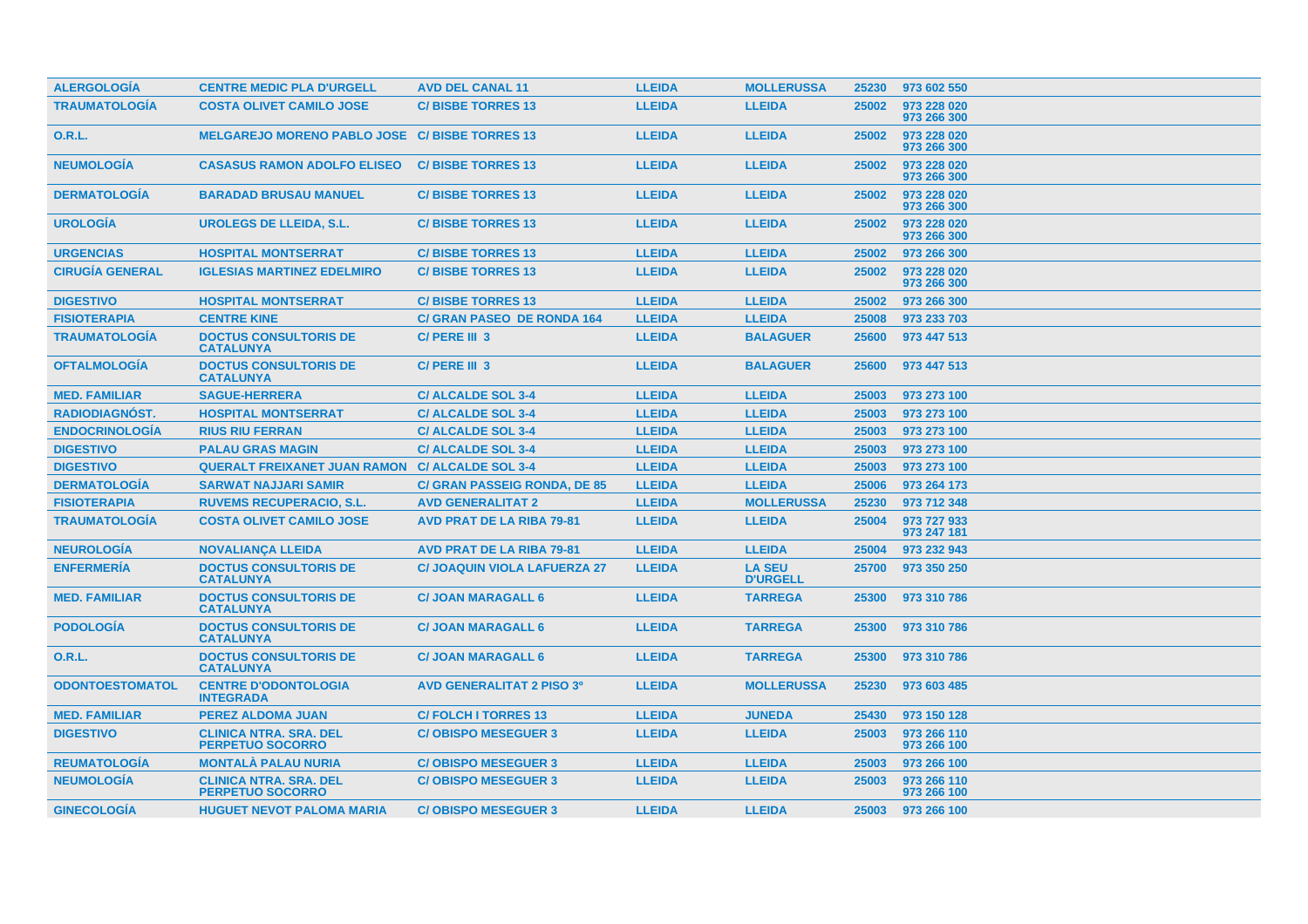| <b>REUMATOLOGIA</b>    | <b>CLINICA NTRA. SRA. DEL</b><br><b>PERPETUO SOCORRO</b> | <b>C/OBISPO MESEGUER 3</b>                                         | <b>LLEIDA</b> | <b>LLEIDA</b>                     | 25003 | 973 266 110<br>973 266 100 |
|------------------------|----------------------------------------------------------|--------------------------------------------------------------------|---------------|-----------------------------------|-------|----------------------------|
| <b>TRAUMATOLOGIA</b>   | <b>CLINICA NTRA. SRA. DEL</b><br><b>PERPETUO SOCORRO</b> | <b>C/OBISPO MESEGUER 3</b>                                         | <b>LLEIDA</b> | <b>LLEIDA</b>                     | 25003 | 973 266 110<br>973 266 100 |
| <b>NEUMOLOGIA</b>      | <b>CLINICA NTRA, SRA, DEL</b><br><b>PERPETUO SOCORRO</b> | <b>C/OBISPO MESEGUER 3</b>                                         | <b>LLEIDA</b> | <b>LLEIDA</b>                     | 25003 | 973 266 100                |
| <b>CIRUGÍA GENERAL</b> | <b>CLINICA NTRA. SRA. DEL</b><br><b>PERPETUO SOCORRO</b> | <b>C/OBISPO MESEGUER 3</b>                                         | <b>LLEIDA</b> | <b>LLEIDA</b>                     | 25003 | 973 266 110<br>973 266 100 |
| <b>AREAS PEDIATRI.</b> | <b>CLINICA NTRA. SRA. DEL</b><br><b>PERPETUO SOCORRO</b> | <b>C/OBISPO MESEGUER 3</b>                                         | <b>LLEIDA</b> | <b>LLEIDA</b>                     | 25003 | 973 266 100                |
| <b>NEUROFISIOLOGÍA</b> | <b>CLINICA NTRA, SRA, DEL</b><br><b>PERPETUO SOCORRO</b> | <b>C/OBISPO MESEGUER 3</b>                                         | <b>LLEIDA</b> | <b>LLEIDA</b>                     | 25003 | 973 266 110<br>973 266 100 |
| <b>FISIOTERAPIA</b>    | <b>PORTA JORDANA JORDI</b>                               | <b>C/ COMTAT URGELL 57</b>                                         | <b>LLEIDA</b> | <b>LA SEU</b><br><b>D'URGELL</b>  | 25700 | 973 360 796                |
| <b>TRAUMATOLOGIA</b>   | <b>COSTA OLIVET CAMILO JOSE</b>                          | <b>AVD URGELL 4</b>                                                | <b>LLEIDA</b> | <b>BELLPUIG</b>                   | 25250 | 973 727 933<br>973 247 181 |
| <b>ANESTESIOLOGÍA</b>  | <b>NOVALIANÇA LLEIDA</b>                                 | <b>C/LA PREMSA 5</b>                                               | <b>LLEIDA</b> | <b>LLEIDA</b>                     | 25004 | 973 238 929<br>973 232 943 |
| <b>PODOLOGIA</b>       | <b>CERDA DALMAU FRANCISCO DE</b><br><b>BORJA</b>         | <b>C/LA PRENSA 3 BAJOS</b>                                         | <b>LLEIDA</b> | <b>LLEIDA</b>                     | 25005 | 973 222 725                |
| <b>FISIOTERAPIA</b>    | <b>CASTELL BARRERO ALEX</b>                              | <b>C/ MONESTIR LAVAIX 1 BAJOS</b>                                  | <b>LLEIDA</b> | <b>EL PONT DE</b><br><b>SUERT</b> | 25520 | 660 140 224<br>973 690 304 |
| <b>ANÁLISIS</b>        | <b>SYNLAB DIAGNOSTICOS</b><br><b>GLOBALES</b>            | <b>AVD ESPANYA 6</b>                                               | <b>LLEIDA</b> | <b>TREMP</b>                      | 25620 | 973 650 360                |
| <b>CIRUGÍA GENERAL</b> | <b>IGLESIAS MARTINEZ EDELMIRO</b>                        | <b>AVD TORTOSA 4</b>                                               | <b>LLEIDA</b> | <b>LLEIDA</b>                     | 25005 | 973 272 740<br>973 266 300 |
| <b>CARDIOLOGIA</b>     | <b>HOSPITAL MONTSERRAT</b>                               | <b>AVD TORTOSA 4</b>                                               | <b>LLEIDA</b> | <b>LLEIDA</b>                     | 25005 | 973 272 740<br>973 266 300 |
| <b>CIRUGÍA GENERAL</b> | <b>HOSPITAL MONTSERRAT</b>                               | <b>AVD TORTOSA 4</b>                                               | <b>LLEIDA</b> | <b>LLEIDA</b>                     | 25005 | 973 272 740<br>973 266 300 |
| <b>TRAUMATOLOGIA</b>   | <b>HOSPITAL MONTSERRAT</b>                               | <b>AVD TORTOSA 4</b>                                               | <b>LLEIDA</b> | <b>LLEIDA</b>                     | 25005 | 973 272 740<br>973 266 300 |
| <b>NEUMOLOGÍA</b>      | <b>NOVALIANÇA LLEIDA</b>                                 | <b>AVD PRAT DE LA RIBA 79 CLINICA</b><br><b>DE PONENT</b>          | <b>LLEIDA</b> | <b>LLEIDA</b>                     | 25004 | 973 247 181                |
| <b>DERMATOLOGIA</b>    | <b>NOVALIANÇA LLEIDA</b>                                 | <b>AVD PRAT DE LA RIBA 79 CLINICA</b><br><b>DE PONENT</b>          | <b>LLEIDA</b> | <b>LLEIDA</b>                     | 25004 | 973 247 181                |
| <b>RADIODIAGNOST.</b>  | <b>NOVALIANÇA LLEIDA</b>                                 | <b>AVD PRAT DE LA RIBA 79 CLINICA</b><br><b>DE PONENT</b>          | <b>LLEIDA</b> | <b>LLEIDA</b>                     | 25004 | 973 247 181                |
| <b>OFTALMOLOGIA</b>    | <b>OFTALVIST</b>                                         | <b>C/ ALCALDE SOL 4 POLICLINIC DE</b><br><b>LLEIDA</b>             | <b>LLEIDA</b> | <b>LLEIDA</b>                     | 25003 | 973 289 014                |
| <b>O.R.L.</b>          | <b>CLINICA NTRA, SRA, DEL</b><br><b>PERPETUO SOCORRO</b> | <b>C/ ALCALDE SOL 4 POLICLINIC</b><br><b>LLEIDA</b>                | <b>LLEIDA</b> | <b>LLEIDA</b>                     | 25004 | 973 273 100                |
| <b>ANÁLISIS</b>        | <b>LABORATORIO ECHEVARNE</b>                             | AVD CATALUNYA 74 CENTRE MEDIC LLEIDA<br><b>TARREGA (OSMEDICAL)</b> |               | <b>TARREGA</b>                    | 25300 | 900 909 110                |
| <b>DERMATOLOGIA</b>    | <b>MULTIMEDICS CERVERA</b>                               | <b>AVD AGRAMUNT 11</b>                                             | <b>LLEIDA</b> | <b>CERVERA</b>                    | 25200 | 873 991 761<br>681 654 089 |
| <b>TRAUMATOLOGÍA</b>   | <b>MULTIMEDICS CERVERA</b>                               | <b>AVD AGRAMUNT 11</b>                                             | <b>LLEIDA</b> | <b>CERVERA</b>                    | 25200 | 681 654 089<br>873 991 761 |
| <b>OFTALMOLOGIA</b>    | <b>MULTIMEDICS CERVERA</b>                               | <b>AVD AGRAMUNT 11</b>                                             | <b>LLEIDA</b> | <b>CERVERA</b>                    | 25200 | 873 991 761<br>681 654 089 |
| <b>TRAUMATOLOGIA</b>   | <b>CLINICA NTRA. SRA. DEL</b><br>PERPETUO SOCORRO        | <b>RBL SEGADORS 57</b>                                             | <b>LLEIDA</b> | <b>GUISSONA</b>                   | 25210 | 873 450 201                |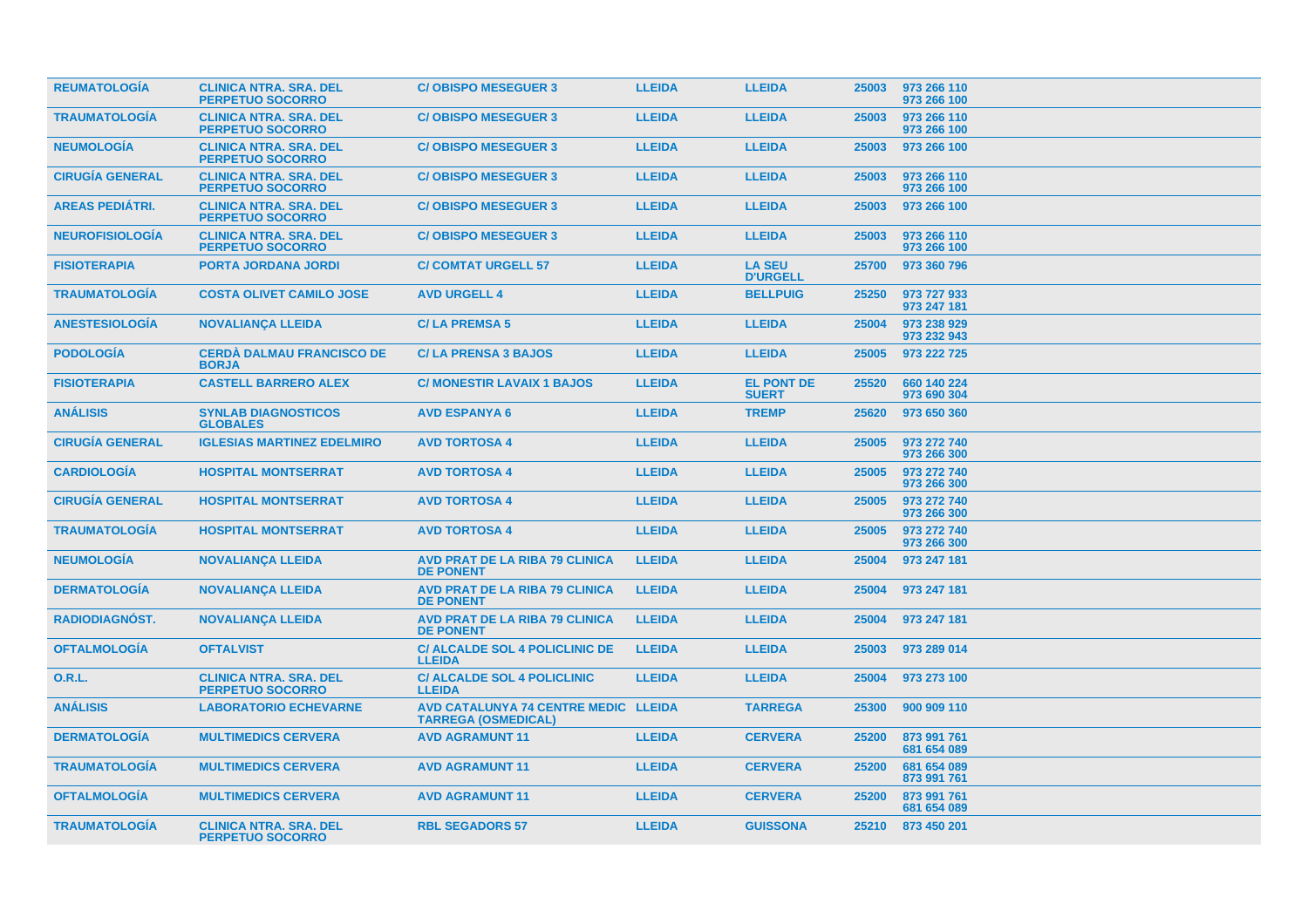| <b>ANÁLISIS</b>        | <b>SYNLAB DIAGNOSTICOS</b><br><b>GLOBALES</b>            | <b>PLZ SANT ROC 6</b>              | <b>LLEIDA</b> | <b>BELLVER DE</b><br><b>CERDANYA</b> |       | 25720 670 269 328          |
|------------------------|----------------------------------------------------------|------------------------------------|---------------|--------------------------------------|-------|----------------------------|
| <b>FISIOTERAPIA</b>    | <b>CENTRE MEDIC PLA D'URGELL</b>                         | <b>AVD DEL CANAL 11</b>            | <b>LLEIDA</b> | <b>MOLLERUSSA</b>                    | 25230 | 973 602 550                |
| <b>RADIODIAGNOST.</b>  | <b>CENTRE MEDIC PLA D'URGELL</b>                         | <b>AVD DEL CANAL 11</b>            | <b>LLEIDA</b> | <b>MOLLERUSSA</b>                    | 25230 | 973 602 550                |
| <b>UROLOGÍA</b>        | <b>CENTRE MEDIC PLA D'URGELL</b>                         | <b>C/BISBE TORRES 13</b>           | <b>LLEIDA</b> | <b>LLEIDA</b>                        | 25002 | 973 228 020<br>973 266 300 |
| <b>TRAUMATOLOGIA</b>   | <b>CENTRE MEDIC PLA D'URGELL</b>                         | <b>C/BISBE TORRES 13</b>           | <b>LLEIDA</b> | <b>LLEIDA</b>                        | 25002 | 973 228 020<br>973 266 300 |
| <b>C. VASCULAR</b>     | <b>CENTRE MEDIC PLA D'URGELL</b>                         | <b>C/BISBE TORRES 13</b>           | <b>LLEIDA</b> | <b>LLEIDA</b>                        | 25002 | 973 228 020<br>973 266 300 |
| <b>UROLOGÍA</b>        | <b>GABINET UROLOGIA-LLEIDA</b>                           | <b>C/BISBE TORRES 13</b>           | <b>LLEIDA</b> | <b>LLEIDA</b>                        | 25002 | 679 953 420<br>973 266 300 |
| <b>CIRUGÍA GENERAL</b> | <b>HOSPITAL MONTSERRAT</b>                               | <b>C/BISBE TORRES 13</b>           | <b>LLEIDA</b> | <b>LLEIDA</b>                        | 25002 | 973 266 300                |
| <b>PODOLOGÍA</b>       | <b>DOCTUS CONSULTORIS DE</b><br><b>CATALUNYA</b>         | C/ PERE III 3                      | <b>LLEIDA</b> | <b>BALAGUER</b>                      | 25600 | 973 447 513                |
| <b>GINECOLOGIA</b>     | <b>DOCTUS CONSULTORIS DE</b><br><b>CATALUNYA</b>         | C/PERE III 3                       | <b>LLEIDA</b> | <b>BALAGUER</b>                      | 25600 | 973 447 513                |
| <b>MED. FAMILIAR</b>   | <b>DOCTUS CONSULTORIS DE</b><br><b>CATALUNYA</b>         | C/PERE III 3                       | <b>LLEIDA</b> | <b>BALAGUER</b>                      | 25600 | 973 447 513                |
| <b>CIRUGIA GENERAL</b> | <b>DOCTUS CONSULTORIS DE</b><br><b>CATALUNYA</b>         | C/PERE III 3                       | <b>LLEIDA</b> | <b>BALAGUER</b>                      | 25600 | 973 447 513                |
| <b>ANÁLISIS</b>        | <b>LABORATORIO ECHEVARNE</b>                             | <b>AVD DE MILENARI 43</b>          | <b>LLEIDA</b> | <b>CERVERA</b>                       | 25200 | 900 909 110                |
| <b>CARDIOLOGIA</b>     | <b>CASASUS RAMON ADOLFO ELISEO</b>                       | <b>AVD PRAT DE LA RIBA 79-81</b>   | <b>LLEIDA</b> | <b>LLEIDA</b>                        | 25004 | 973 727 933<br>973 247 181 |
| <b>DIGESTIVO</b>       | <b>NOVALIANÇA LLEIDA</b>                                 | <b>AVD PRAT DE LA RIBA 79-81</b>   | <b>LLEIDA</b> | <b>LLEIDA</b>                        | 25004 | 973 232 943                |
| <b>ANESTESIOLOGIA</b>  | <b>NOVALIANÇA LLEIDA</b>                                 | <b>AVD PRAT DE LA RIBA 79-81</b>   | <b>LLEIDA</b> | <b>LLEIDA</b>                        | 25004 | 973 232 943                |
| <b>NEUMOLOGÍA</b>      | <b>NOVALIANCA LLEIDA</b>                                 | <b>AVD PRAT DE LA RIBA 79-81</b>   | <b>LLEIDA</b> | <b>LLEIDA</b>                        | 25004 | 973 232 943                |
| <b>NEUMOLOGÍA</b>      | <b>CASASUS RAMON ADOLFO ELISEO</b>                       | <b>AVD PRAT DE LA RIBA 79-81</b>   | <b>LLEIDA</b> | <b>LLEIDA</b>                        | 25004 | 973 727 933<br>973 247 181 |
| <b>C. REPARADORA</b>   | <b>NOVALIANCA LLEIDA</b>                                 | <b>AVD PRAT DE LA RIBA 79-81</b>   | <b>LLEIDA</b> | <b>LLEIDA</b>                        | 25004 | 973 232 943                |
| <b>CIRUGÍA GENERAL</b> | <b>NOVALIANÇA LLEIDA</b>                                 | <b>AVD PRAT DE LA RIBA 79-81</b>   | <b>LLEIDA</b> | <b>LLEIDA</b>                        | 25004 | 973 232 943                |
| <b>ANÁLISIS</b>        | <b>SYNLAB DIAGNOSTICOS</b><br><b>GLOBALES</b>            | C/ PERE III 23                     | <b>LLEIDA</b> | <b>BALAGUER</b>                      | 25600 | 973 447 513                |
| <b>OFTALMOLOGÍA</b>    | <b>DOCTUS CONSULTORIS DE</b><br><b>CATALUNYA</b>         | <b>C/ JOAN MARAGALL 6</b>          | <b>LLEIDA</b> | <b>TARREGA</b>                       | 25300 | 973 310 786                |
| <b>GINECOLOGIA</b>     | <b>DOCTUS CONSULTORIS DE</b><br><b>CATALUNYA</b>         | <b>C/ JOAN MARAGALL 6</b>          | <b>LLEIDA</b> | <b>TARREGA</b>                       | 25300 | 973 310 786                |
| <b>ANÁLISIS</b>        | <b>SYNLAB DIAGNOSTICOS</b><br><b>GLOBALES</b>            | <b>C/ JOAN MARAGALL 6</b>          | <b>LLEIDA</b> | <b>TARREGA</b>                       | 25300 | 973 310 786                |
| <b>TERAPIAS RESPIR</b> | LINDE MEDICA, S.L.U.                                     | <b>C/ PARE PALAU 2</b>             | <b>LLEIDA</b> | <b>LLEIDA</b>                        | 25005 | 900 777 123<br>973 228 962 |
| <b>HOSP. GENERAL</b>   | <b>CLINICA PSIQUIATRICA</b><br><b>BELLAVISTA</b>         | <b>C/ ALCALDE ROVIRA ROURE 116</b> | <b>LLEIDA</b> | <b>LLEIDA</b>                        | 25198 | 973 231 698                |
| <b>FISIOTERAPIA</b>    | <b>BLAZQUEZ CARDONA MARIA</b><br><b>CARMEN</b>           | <b>C/DE LA SARDANA 20</b>          | <b>LLEIDA</b> | <b>SOLSONA</b>                       | 25280 | 973 483 305                |
| <b>URGENCIAS</b>       | <b>CLINICA NTRA, SRA, DEL</b><br><b>PERPETUO SOCORRO</b> | <b>C/OBISPO MESEGUER 3</b>         | <b>LLEIDA</b> | <b>LLEIDA</b>                        | 25003 | 973 266 100                |
| <b>ENDOCRINOLOGIA</b>  | <b>CLINICA NTRA. SRA. DEL</b><br><b>PERPETUO SOCORRO</b> | <b>C/OBISPO MESEGUER 3</b>         | <b>LLEIDA</b> | <b>LLEIDA</b>                        | 25003 | 973 266 110<br>973 266 100 |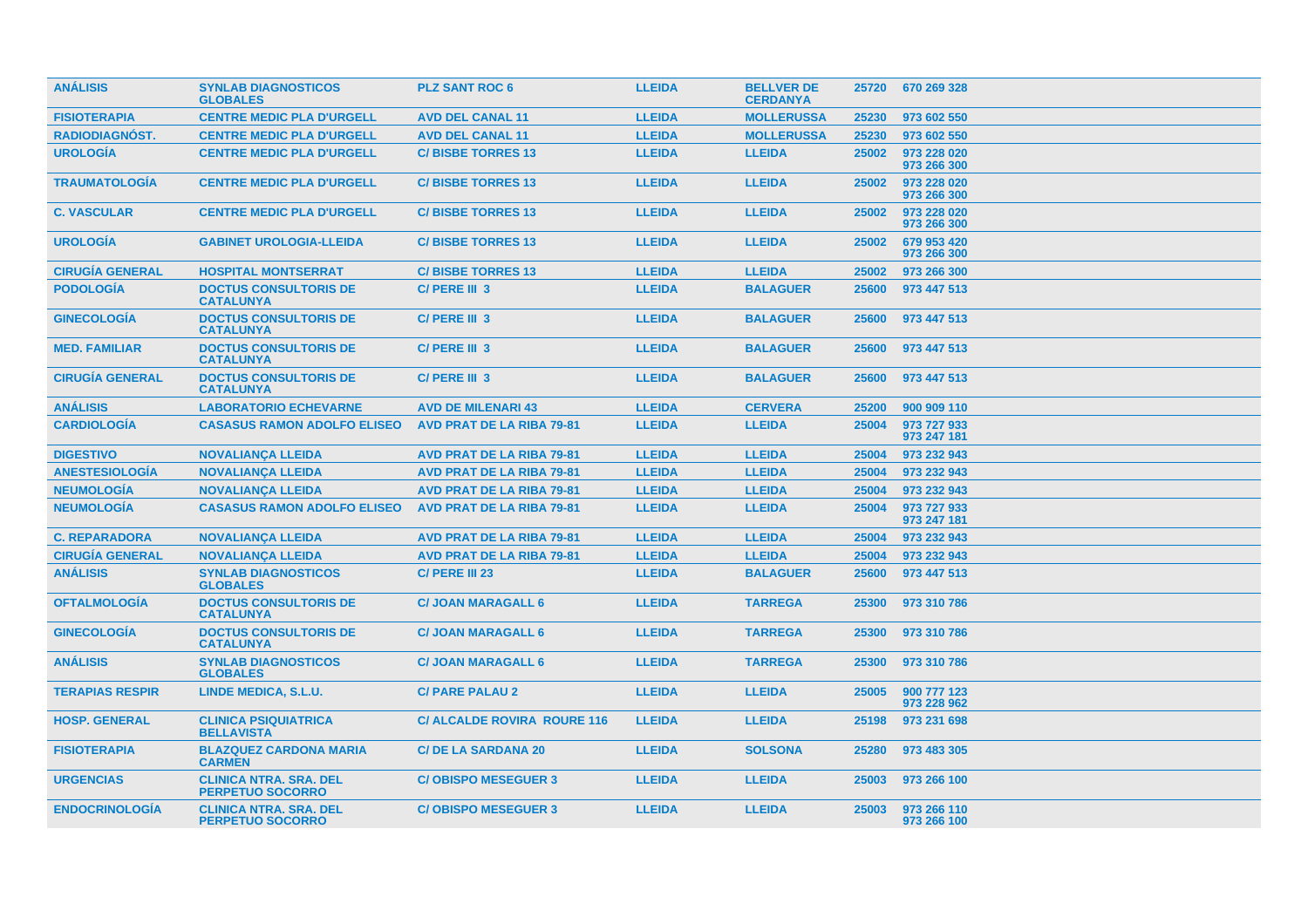| <b>C. REPARADORA</b>   | <b>CLINICA NTRA. SRA. DEL</b><br><b>PERPETUO SOCORRO</b>                | <b>C/OBISPO MESEGUER 3</b>                                | <b>LLEIDA</b> | <b>LLEIDA</b>   | 25003 | 973 266 110<br>973 266 100 |
|------------------------|-------------------------------------------------------------------------|-----------------------------------------------------------|---------------|-----------------|-------|----------------------------|
| <b>NEUROLOGIA</b>      | <b>CENTRE MEDIC PLA D'URGELL</b>                                        | <b>C/OBISPO MESEGUER 3</b>                                | <b>LLEIDA</b> | <b>LLEIDA</b>   | 25003 | 973 266 100                |
| <b>HEMATOLOGÍA</b>     | <b>CLINICA NTRA. SRA. DEL</b><br><b>PERPETUO SOCORRO</b>                | <b>C/OBISPO MESEGUER 3</b>                                | <b>LLEIDA</b> | <b>LLEIDA</b>   | 25003 | 973 266 100                |
| <b>GINECOLOGÍA</b>     | <b>MAESTRE MIR EMILIO</b>                                               | <b>C/OBISPO MESEGUER 3</b>                                | <b>LLEIDA</b> | <b>LLEIDA</b>   | 25003 | 973 266 100                |
| <b>NEUROCIRUGÍA</b>    | <b>CLINICA NTRA, SRA, DEL</b><br><b>PERPETUO SOCORRO</b>                | <b>C/OBISPO MESEGUER 3</b>                                | <b>LLEIDA</b> | <b>LLEIDA</b>   | 25003 | 973 266 100                |
| <b>OFTALMOLOGIA</b>    | <b>OFTALVIST</b>                                                        | <b>C/OBISPO MESEGUER 3</b>                                | <b>LLEIDA</b> | <b>LLEIDA</b>   | 25003 | 973 266 100                |
| <b>O.R.L.</b>          | <b>CENTRE MEDIC PLA D'URGELL</b>                                        | <b>C/OBISPO MESEGUER 3</b>                                | <b>LLEIDA</b> | <b>LLEIDA</b>   | 25003 | 973 266 100                |
| <b>HEMATOLOGÍA</b>     | <b>CLINICA NTRA. SRA. DEL</b><br><b>PERPETUO SOCORRO</b>                | <b>C/OBISPO MESEGUER 3</b>                                | <b>LLEIDA</b> | <b>LLEIDA</b>   | 25003 | 973 266 110<br>973 266 100 |
| <b>TRAUMATOLOGÍA</b>   | <b>CLINICA NTRA, SRA, DEL</b><br><b>PERPETUO SOCORRO</b>                | <b>C/OBISPO MESEGUER 3</b>                                | <b>LLEIDA</b> | <b>LLEIDA</b>   | 25003 | 973 266 100                |
| <b>NEUMOLOGIA</b>      | <b>CASASUS RAMON ADOLFO ELISEO</b>                                      | <b>C/OBISPO MESEGUER 3</b>                                | <b>LLEIDA</b> | <b>LLEIDA</b>   | 25003 |                            |
| <b>RADIODIAGNOST.</b>  | <b>DIAGNOSTIC CARDIORESPIR.</b><br><b>CENTRE DE FISIOTERÀPIA GLOBAL</b> | <b>C/VALLS D'ANDORRA 3</b>                                | <b>LLEIDA</b> | <b>LLEIDA</b>   | 25005 | 973 273 016<br>973 224 222 |
| <b>CARDIOLOGÍA</b>     | <b>DIAGNOSTIC CARDIORESPIR.</b><br><b>CENTRE DE FISIOTERAPIA GLOBAL</b> | <b>C/VALLS D'ANDORRA 3</b>                                | <b>LLEIDA</b> | <b>LLEIDA</b>   | 25005 | 973 273 016<br>973 224 222 |
| <b>GINECOLOGÍA</b>     | ILERGINE, s.l.p.                                                        | <b>AVD BALMES 21</b>                                      | <b>LLEIDA</b> | <b>LLEIDA</b>   | 25006 | 973 237 515                |
| <b>OFTALMOLOGIA</b>    | <b>VENTOSA BLASCO JOSE AMADO</b>                                        | <b>C/ PRINCIPE DE VIANA 44</b>                            | <b>LLEIDA</b> | <b>LLEIDA</b>   | 25004 | 973 221 283<br>639 351 521 |
| <b>TRAUMATOLOGIA</b>   | <b>NOVALIANÇA LLEIDA</b>                                                | <b>C/LA PREMSA 5</b>                                      | <b>LLEIDA</b> | <b>LLEIDA</b>   | 25004 | 973 238 929<br>973 232 943 |
| <b>MED. INTERNA</b>    | <b>NOVALIANÇA LLEIDA</b>                                                | <b>C/LA PREMSA 5</b>                                      | <b>LLEIDA</b> | <b>LLEIDA</b>   | 25004 | 973 238 929<br>973 232 943 |
| <b>GINECOLOGÍA</b>     | <b>HUGUET NEVOT PALOMA MARIA</b>                                        | <b>C/BISBE TORRES 2</b>                                   | <b>LLEIDA</b> | <b>LLEIDA</b>   | 25002 | 973 267 513                |
| <b>MED. FAMILIAR</b>   | <b>CENTRE MEDIC PREVISAL S.L.</b>                                       | <b>C/ALCALDE MOLES 18</b>                                 | <b>LLEIDA</b> | <b>SOLSONA</b>  | 25280 | 973 481 529                |
| <b>AREAS PEDIÁTRI.</b> | <b>DOCTUS CONSULTORIS DE</b><br><b>CATALUNYA</b>                        | <b>AVD ESPANYA 6</b>                                      | <b>LLEIDA</b> | <b>TREMP</b>    | 25620 | 973 650 360                |
| <b>ENFERMERIA</b>      | <b>DOCTUS CONSULTORIS DE</b><br><b>CATALUNYA</b>                        | <b>AVD ESPANYA 6</b>                                      | <b>LLEIDA</b> | <b>TREMP</b>    | 25620 | 973 650 360                |
| <b>C. VASCULAR</b>     | <b>DOCTUS CONSULTORIS DE</b><br><b>CATALUNYA</b>                        | <b>AVD ESPANYA 6</b>                                      | <b>LLEIDA</b> | <b>TREMP</b>    | 25620 | 973 650 360                |
| <b>CIRUGÍA GENERAL</b> | <b>DOCTUS CONSULTORIS DE</b><br><b>CATALUNYA</b>                        | <b>AVD ESPANYA 6</b>                                      | <b>LLEIDA</b> | <b>TREMP</b>    | 25620 | 973 650 360                |
| <b>HEMATOLOGIA</b>     | <b>NOVALIANÇA LLEIDA</b>                                                | <b>AVD PRAT DE LA RIBA 79 CLINICA</b><br><b>DE PONENT</b> | <b>LLEIDA</b> | <b>LLEIDA</b>   | 25004 | 973 247 181                |
| <b>GINECOLOGIA</b>     | <b>NOVALIANÇA LLEIDA</b>                                                | <b>AVD PRAT DE LA RIBA 79 CLINICA</b><br><b>DE PONENT</b> | <b>LLEIDA</b> | <b>LLEIDA</b>   | 25004 | 973 247 181                |
| <b>ANÁLISIS</b>        | <b>LABORATORIO ECHEVARNE</b>                                            | <b>AVD CATALUNYA 135 RECOVITAL</b>                        | <b>LLEIDA</b> | <b>ALCARRAS</b> | 25180 | 900 909 110                |
| <b>PSIQUIATRÍA</b>     | <b>ESTALLO VIU DAVID</b>                                                | <b>C/VALLCALENT1</b>                                      | <b>LLEIDA</b> | <b>LLEIDA</b>   | 25006 | 973 281 649                |
| <b>MED. FAMILIAR</b>   | <b>MULTIMEDICS CERVERA</b>                                              | <b>AVD AGRAMUNT 11</b>                                    | <b>LLEIDA</b> | <b>CERVERA</b>  | 25200 | 873 991 761<br>681 654 089 |
| <b>GINECOLOGÍA</b>     | <b>MULTIMEDICS CERVERA</b>                                              | <b>AVD AGRAMUNT 11</b>                                    | <b>LLEIDA</b> | <b>CERVERA</b>  | 25200 | 873 991 761<br>681 654 089 |
| <b>MED. INTERNA</b>    | <b>CLINICA NTRA. SRA. DEL</b><br><b>PERPETUO SOCORRO</b>                | <b>RBL SEGADORS 57</b>                                    | <b>LLEIDA</b> | <b>GUISSONA</b> | 25210 | 873 450 201                |
| <b>AREAS PEDIATRI.</b> | <b>CLINICA NTRA, SRA, DEL</b><br><b>PERPETUO SOCORRO</b>                | <b>RBL SEGADORS 57</b>                                    | <b>LLEIDA</b> | <b>GUISSONA</b> |       | 25210 873 450 201          |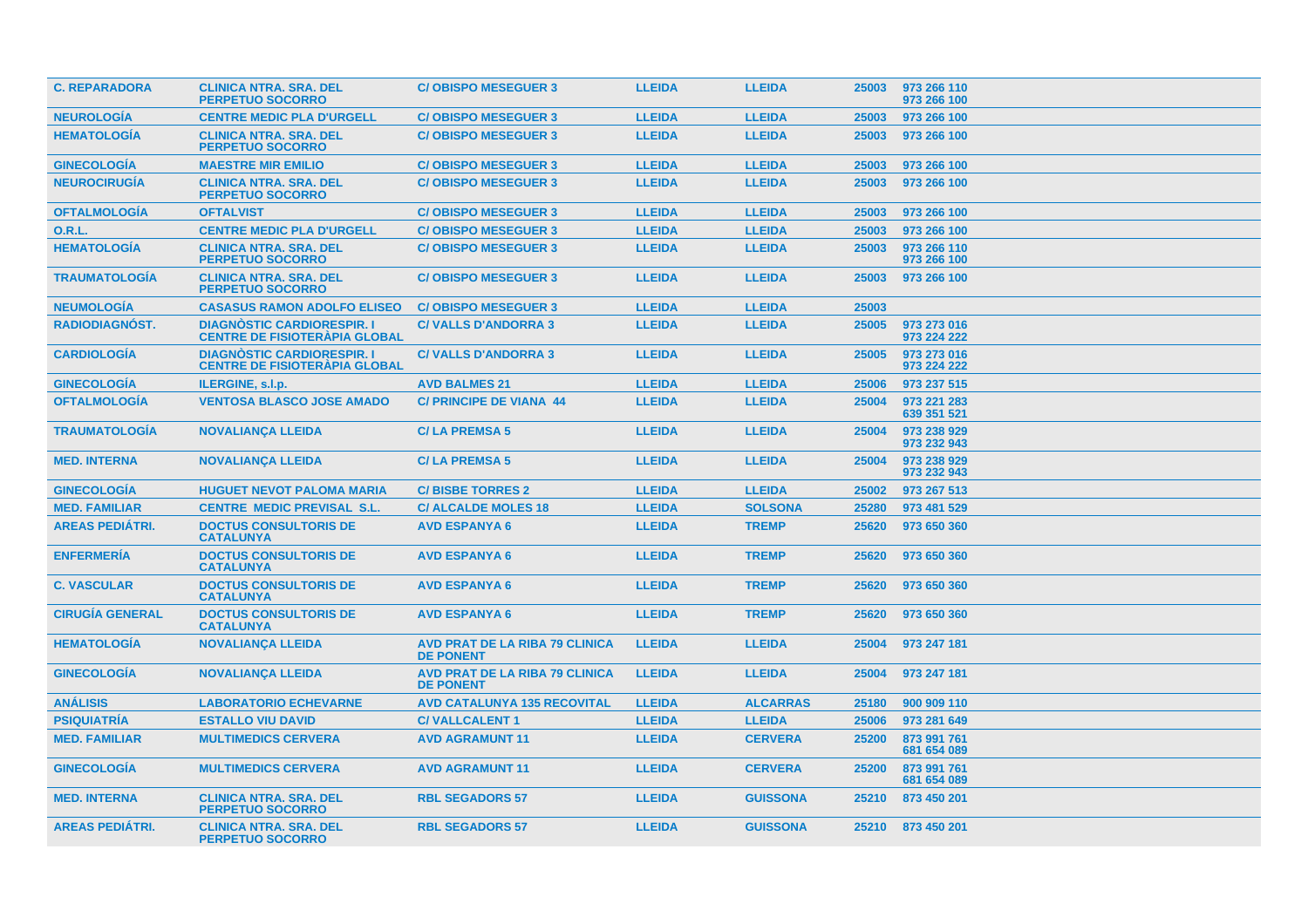| <b>PODOLOGIA</b>       | <b>CLINICA NTRA. SRA. DEL</b><br><b>PERPETUO SOCORRO</b> | <b>RBL SEGADORS 57</b>              | <b>LLEIDA</b> | <b>GUISSONA</b>                  |       | 25210 873 450 201          |
|------------------------|----------------------------------------------------------|-------------------------------------|---------------|----------------------------------|-------|----------------------------|
| <b>ENDOCRINOLOGIA</b>  | <b>CLINICA NTRA. SRA. DEL</b><br><b>PERPETUO SOCORRO</b> | <b>RBL SEGADORS 57</b>              | <b>LLEIDA</b> | <b>GUISSONA</b>                  | 25210 | 873 450 201                |
| <b>MED. FAMILIAR</b>   | <b>J. M. MEDICOS</b>                                     | <b>AVD DE LA GENERALITAT 2</b>      | <b>LLEIDA</b> | <b>MOLLERUSSA</b>                | 25230 | 973 711 641                |
| <b>AREAS PEDIÁTRI.</b> | <b>HERRERO BINABURO JOSE MARIA</b>                       | <b>AVD DE LA GENERALITAT 2</b>      | <b>LLEIDA</b> | <b>MOLLERUSSA</b>                | 25230 | 973 711 641                |
| <b>CIRUGÍA GENERAL</b> | <b>CENTRE MEDIC PLA D'URGELL</b>                         | <b>AVD DEL CANAL 11</b>             | <b>LLEIDA</b> | <b>MOLLERUSSA</b>                | 25230 | 973 602 550                |
| <b>TRAUMATOLOGÍA</b>   | <b>CARDONA VERNET JOSE MARIA</b>                         | <b>C/BISBE TORRES 13</b>            | <b>LLEIDA</b> | <b>LLEIDA</b>                    | 25002 | 973 228 020<br>973 266 300 |
| <b>CARDIOLOGÍA</b>     | <b>HOSPITAL MONTSERRAT</b>                               | <b>C/BISBE TORRES 13</b>            | <b>LLEIDA</b> | <b>LLEIDA</b>                    | 25002 | 973 266 300                |
| <b>ALERGOLOGÍA</b>     | <b>LARA ALCON SILVIA</b>                                 | <b>C/BISBE TORRES 13</b>            | <b>LLEIDA</b> | <b>LLEIDA</b>                    | 25002 | 973 228 020<br>973 266 300 |
| <b>NEUROLOGIA</b>      | <b>BAGUÑA DURICH JOSEP</b>                               | <b>C/BISBE TORRES 13</b>            | <b>LLEIDA</b> | <b>LLEIDA</b>                    | 25002 | 973 228 020<br>973 266 300 |
| <b>HOSP. GENERAL</b>   | <b>HOSPITAL MONTSERRAT</b>                               | <b>C/BISBE TORRES 13</b>            | <b>LLEIDA</b> | <b>LLEIDA</b>                    | 25002 | 973 266 300                |
| <b>MED. FAMILIAR</b>   | <b>RAMON Y ROSA JUAN JOSE</b>                            | <b>C/ PRAT DE LA RIBA 37</b>        | <b>LLEIDA</b> | <b>LLEIDA</b>                    | 25008 | 973 232 300                |
| <b>UROLOGÍA</b>        | <b>DOCTUS CONSULTORIS DE</b><br><b>CATALUNYA</b>         | C/PERE III 3                        | <b>LLEIDA</b> | <b>BALAGUER</b>                  | 25600 | 973 447 513                |
| <b>O.R.L.</b>          | <b>XAM-MAR ALONSO FRANCISCO</b>                          | <b>AVD BLONDEL 9</b>                | <b>LLEIDA</b> | <b>LLEIDA</b>                    | 25002 | 973 281 919                |
| <b>LOGOPEDIA</b>       | <b>PUENTE PORQUERAS JUAN LUIS</b>                        | <b>AVD CATALUNYA 3</b>              | <b>LLEIDA</b> | <b>LLEIDA</b>                    | 25002 | 973 266 731                |
| <b>O.R.L.</b>          | <b>MELGAREJO MORENO PABLO JOSE</b>                       | C/ PG. L'ESTACIÓ 10                 | <b>LLEIDA</b> | <b>BALAGUER</b>                  | 25600 | 973 448 113                |
| <b>MED. FAMILIAR</b>   | <b>CENTRE DE RECUPERACIO</b><br><b>FISIOMED, S.L.</b>    | <b>AVD DE MILENARI 43</b>           | <b>LLEIDA</b> | <b>CERVERA</b>                   | 25200 | 973 533 086                |
| <b>GINECOLOGIA</b>     | <b>MAESTRE MIR EMILIO</b>                                | <b>AVD PRAT DE LA RIBA 79-81</b>    | <b>LLEIDA</b> | <b>LLEIDA</b>                    | 25004 | 973 247 181                |
| <b>NEUROCIRUGÍA</b>    | <b>NOVALIANCA LLEIDA</b>                                 | <b>AVD PRAT DE LA RIBA 79-81</b>    | <b>LLEIDA</b> | <b>LLEIDA</b>                    | 25004 | 973 232 943                |
| <b>OFTALMOLOGÍA</b>    | <b>DEL AGUA LOPEZ MARIA DE LAS</b><br><b>NIEVES ROSA</b> | <b>AVD PRAT DE LA RIBA 79-81</b>    | <b>LLEIDA</b> | <b>LLEIDA</b>                    | 25004 | 973 727 933<br>973 247 181 |
| <b>HEMATOLOGIA</b>     | <b>NOVALIANÇA LLEIDA</b>                                 | <b>AVD PRAT DE LA RIBA 79-81</b>    | <b>LLEIDA</b> | <b>LLEIDA</b>                    | 25004 | 973 232 943                |
| <b>ANÁLISIS</b>        | <b>SYNLAB DIAGNOSTICOS</b><br><b>GLOBALES</b>            | <b>C/ JOAQUIN VIOLA LAFUERZA 27</b> | <b>LLEIDA</b> | <b>LA SEU</b><br><b>D'URGELL</b> | 25700 | 973 350 213                |
| <b>UROLOGÍA</b>        | <b>DOCTUS CONSULTORIS DE</b><br><b>CATALUNYA</b>         | <b>C/ JOAQUIN VIOLA LAFUERZA 27</b> | <b>LLEIDA</b> | <b>LA SEU</b><br><b>D'URGELL</b> | 25700 | 973 350 250                |
| <b>MED. FAMILIAR</b>   | <b>DOCTUS CONSULTORIS DE</b><br><b>CATALUNYA</b>         | <b>C/ JOAQUIN VIOLA LAFUERZA 27</b> | <b>LLEIDA</b> | <b>LA SEU</b><br><b>D'URGELL</b> | 25700 | 973 350 250                |
| <b>C. VASCULAR</b>     | <b>DOCTUS CONSULTORIS DE</b><br><b>CATALUNYA</b>         | <b>C/ JOAN MARAGALL 6</b>           | <b>LLEIDA</b> | <b>TARREGA</b>                   | 25300 | 973 310 786                |
| <b>FISIOTERAPIA</b>    | <b>FISALUT, S.L.</b>                                     | <b>C/MIRACLE 3</b>                  | <b>LLEIDA</b> | <b>BALAGUER</b>                  | 25600 | 973 450 639                |
| <b>CARDIOLOGIA</b>     | <b>CASASUS RAMON ADOLFO ELISEO</b>                       | C/ PREMSA 5 PLANTA 1ª O 5ª          | <b>LLEIDA</b> | <b>LLEIDA</b>                    | 25004 | 973 247 181                |
| <b>ANATOMOPATOLO.</b>  | <b>ANDIMED</b>                                           | <b>C/ PRINCIPE DE VIANA 70-72</b>   | <b>LLEIDA</b> | <b>LLEIDA</b>                    | 25008 | 900 909 110                |
| <b>ENDOCRINOLOGIA</b>  | <b>RIUS RIU FERRAN</b>                                   | <b>C/OBISPO MESEGUER 3</b>          | <b>LLEIDA</b> | <b>LLEIDA</b>                    | 25003 | 973 266 100                |
| <b>ANESTESIOLOGÍA</b>  | <b>CLINICA NTRA, SRA, DEL</b><br><b>PERPETUO SOCORRO</b> | <b>C/OBISPO MESEGUER 3</b>          | <b>LLEIDA</b> | <b>LLEIDA</b>                    | 25003 | 973 266 100                |
| <b>DERMATOLOGIA</b>    | <b>CENTRE MEDIC PLA D'URGELL</b>                         | <b>C/OBISPO MESEGUER 3</b>          | <b>LLEIDA</b> | <b>LLEIDA</b>                    | 25003 | 973 266 100                |
| <b>ENFERMERÍA</b>      | <b>CLINICA NTRA, SRA, DEL</b><br><b>PERPETUO SOCORRO</b> | <b>C/OBISPO MESEGUER 3</b>          | <b>LLEIDA</b> | <b>LLEIDA</b>                    | 25003 | 973 266 110<br>973 266 100 |
| <b>MED. INTERNA</b>    | <b>CLINICA NTRA. SRA. DEL</b><br>PERPETUO SOCORRO        | <b>C/OBISPO MESEGUER 3</b>          | <b>LLEIDA</b> | <b>LLEIDA</b>                    | 25003 | 973 266 100                |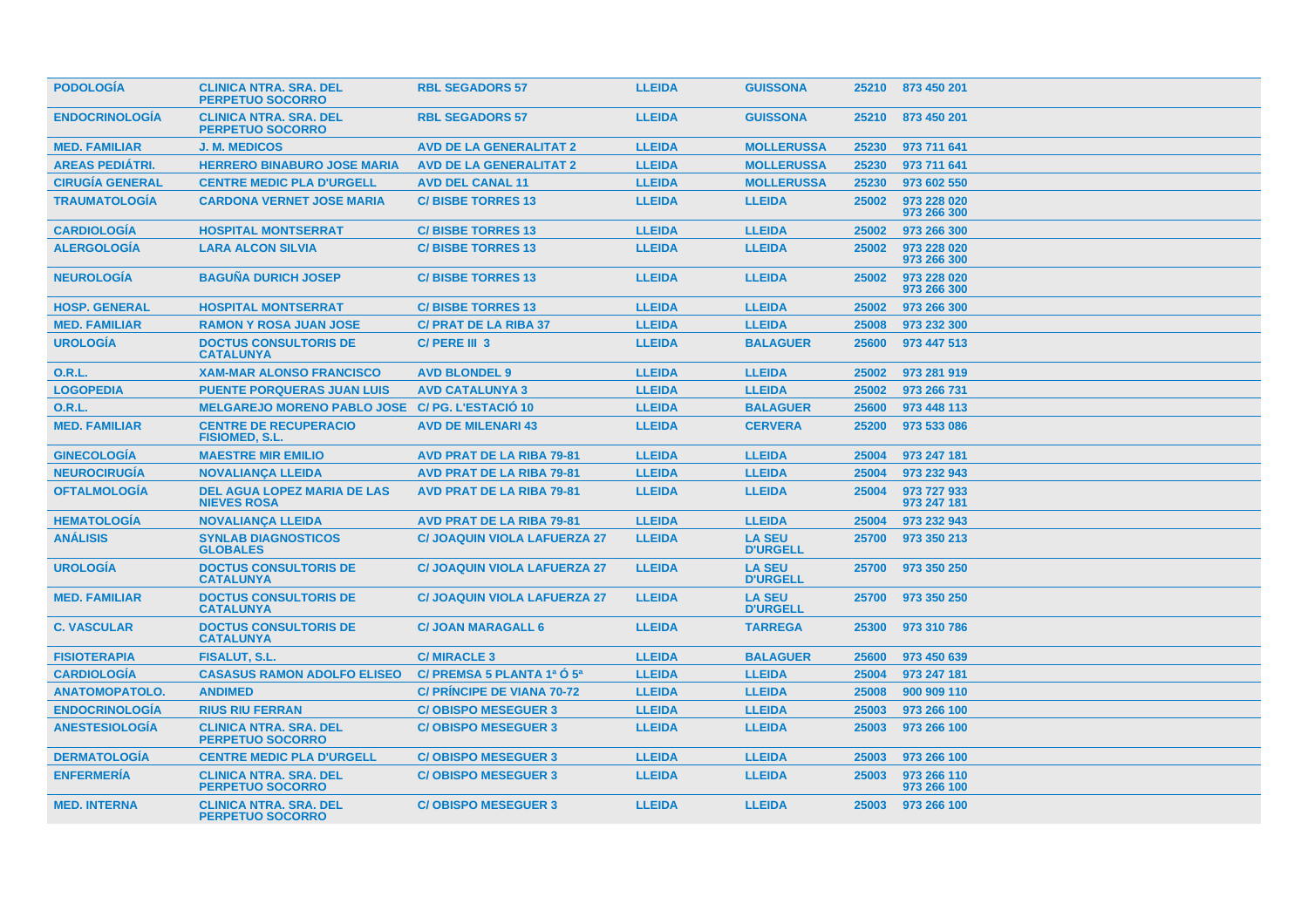| <b>C. REPARADORA</b>   | <b>CLINICA NTRA, SRA, DEL</b><br><b>PERPETUO SOCORRO</b> | <b>C/OBISPO MESEGUER 3</b>                                | <b>LLEIDA</b> | <b>LLEIDA</b>   | 25003 | 973 266 100                |
|------------------------|----------------------------------------------------------|-----------------------------------------------------------|---------------|-----------------|-------|----------------------------|
| <b>OFTALMOLOGIA</b>    | <b>VENTOSA BLASCO JOSE AMADO</b>                         | <b>C/OBISPO MESEGUER 3</b>                                | <b>LLEIDA</b> | <b>LLEIDA</b>   | 25003 | 973 266 100                |
| <b>MED. FAMILIAR</b>   | <b>CLINICA NTRA. SRA. DEL</b><br><b>PERPETUO SOCORRO</b> | <b>C/OBISPO MESEGUER 3</b>                                | <b>LLEIDA</b> | <b>LLEIDA</b>   | 25003 | 973 266 110<br>973 266 100 |
| <b>ANÁLISIS</b>        | <b>SYNLAB DIAGNOSTICOS</b><br><b>GLOBALES</b>            | <b>AVD URGELL 4</b>                                       | <b>LLEIDA</b> | <b>BELLPUIG</b> | 25250 | 973 337 006                |
| <b>ALERGOLOGIA</b>     | <b>NOVALIANÇA LLEIDA</b>                                 | <b>C/LA PREMSA 5</b>                                      | <b>LLEIDA</b> | <b>LLEIDA</b>   | 25004 | 973 238 929<br>973 232 943 |
| <b>NEUROLOGIA</b>      | <b>NOVALIANÇA LLEIDA</b>                                 | <b>C/LA PREMSA 5</b>                                      | <b>LLEIDA</b> | <b>LLEIDA</b>   | 25004 | 973 238 929<br>973 232 943 |
| <b>UROLOGIA</b>        | <b>NOVALIANÇA LLEIDA</b>                                 | <b>C/LA PREMSA 5</b>                                      | <b>LLEIDA</b> | <b>LLEIDA</b>   | 25004 | 973 238 929<br>973 232 943 |
| <b>REUMATOLOGIA</b>    | <b>NOVALIANÇA LLEIDA</b>                                 | <b>C/LA PREMSA 5</b>                                      | <b>LLEIDA</b> | <b>LLEIDA</b>   | 25004 | 973 238 929<br>973 232 943 |
| <b>C. REPARADORA</b>   | <b>NOVALIANÇA LLEIDA</b>                                 | <b>C/LA PREMSA 5</b>                                      | <b>LLEIDA</b> | <b>LLEIDA</b>   | 25004 | 973 238 929<br>973 232 943 |
| <b>PODOLOGIA</b>       | <b>SERO BARBERÀ MONTSERRAT</b><br><b>NURIA</b>           | <b>C/MESTRE GÜELL 83</b>                                  | <b>LLEIDA</b> | <b>TARREGA</b>  | 25300 | 973 311 572                |
| <b>CARDIOLOGIA</b>     | <b>DOCTUS CONSULTORIS DE</b><br><b>CATALUNYA</b>         | <b>AVD ESPANYA 6</b>                                      | <b>LLEIDA</b> | <b>TREMP</b>    | 25620 | 973 650 360                |
| <b>OFTALMOLOGÍA</b>    | <b>DOCTUS CONSULTORIS DE</b><br><b>CATALUNYA</b>         | <b>AVD ESPANYA 6</b>                                      | <b>LLEIDA</b> | <b>TREMP</b>    | 25620 | 973 650 360                |
| <b>UROLOGÍA</b>        | <b>DOCTUS CONSULTORIS DE</b><br><b>CATALUNYA</b>         | <b>AVD ESPANYA 6</b>                                      | <b>LLEIDA</b> | <b>TREMP</b>    | 25620 | 973 650 360                |
| <b>ENDOCRINOLOGÍA</b>  | <b>HOSPITAL MONTSERRAT</b>                               | <b>AVD TORTOSA 4</b>                                      | <b>LLEIDA</b> | <b>LLEIDA</b>   | 25005 | 973 272 740<br>973 266 300 |
| <b>ALERGOLOGIA</b>     | <b>LARA ALCON SILVIA</b>                                 | <b>AVD TORTOSA 4</b>                                      | <b>LLEIDA</b> | <b>LLEIDA</b>   | 25005 | 973 266 300                |
| <b>NEUROFISIOLOGÍA</b> | <b>NOVALIANÇA LLEIDA</b>                                 | <b>AVD PRAT DE LA RIBA 79 CLINICA</b><br><b>DE PONENT</b> | <b>LLEIDA</b> | <b>LLEIDA</b>   | 25004 | 973 247 181                |
| <b>UROLOGIA</b>        | <b>NOVALIANÇA LLEIDA</b>                                 | <b>AVD PRAT DE LA RIBA 79 CLINICA</b><br><b>DE PONENT</b> | <b>LLEIDA</b> | <b>LLEIDA</b>   | 25004 | 973 247 181                |
| <b>ENDOCRINOLOGIA</b>  | <b>NOVALIANÇA LLEIDA</b>                                 | <b>AVD PRAT DE LA RIBA 79 CLINICA</b><br><b>DE PONENT</b> | <b>LLEIDA</b> | <b>LLEIDA</b>   | 25004 | 973 247 181                |
| <b>ONCOLOGIA</b>       | <b>NOVALIANÇA LLEIDA</b>                                 | <b>AVD PRAT DE LA RIBA 79 CLINICA</b><br><b>DE PONENT</b> | <b>LLEIDA</b> | <b>LLEIDA</b>   | 25004 | 973 247 181                |
| <b>MATRONA</b>         | <b>MULTIMEDICS CERVERA</b>                               | <b>AVD AGRAMUNT 11</b>                                    | <b>LLEIDA</b> | <b>CERVERA</b>  | 25200 | 873 991 761<br>681 654 089 |
| <b>PODOLOGIA</b>       | <b>MULTIMEDICS CERVERA</b>                               | <b>AVD AGRAMUNT 11</b>                                    | <b>LLEIDA</b> | <b>CERVERA</b>  | 25200 | 873 991 761<br>681 654 089 |
| <b>ODONTOESTOMATOL</b> | <b>CLINICA DENTAL BALAGUER-</b><br><b>URGELL</b>         | <b>C/ AGODERS 4 CLINICA DENTAL</b><br><b>URGELL</b>       | <b>LLEIDA</b> | <b>TARREGA</b>  | 25300 | 973 451 444<br>973 313 762 |
| <b>RADIODIAGNOST.</b>  | <b>CLINICA NTRA. SRA. DEL</b><br><b>PERPETUO SOCORRO</b> | <b>RBL SEGADORS 57</b>                                    | <b>LLEIDA</b> | <b>GUISSONA</b> | 25210 | 873 450 201                |
| <b>OFTALMOLOGÍA</b>    | <b>CLINICA NTRA. SRA. DEL</b><br><b>PERPETUO SOCORRO</b> | <b>RBL SEGADORS 57</b>                                    | <b>LLEIDA</b> | <b>GUISSONA</b> | 25210 | 873 450 201                |
| <b>CIRUGÍA GENERAL</b> | <b>CLINICA NTRA. SRA. DEL</b><br><b>PERPETUO SOCORRO</b> | <b>RBL SEGADORS 57</b>                                    | <b>LLEIDA</b> | <b>GUISSONA</b> | 25210 | 873 450 201                |
| <b>GINECOLOGÍA</b>     | <b>CLINICA NTRA. SRA. DEL</b><br>PERPETUO SOCORRO        | <b>RBL SEGADORS 57</b>                                    | <b>LLEIDA</b> | <b>GUISSONA</b> |       | 25210 873 450 201          |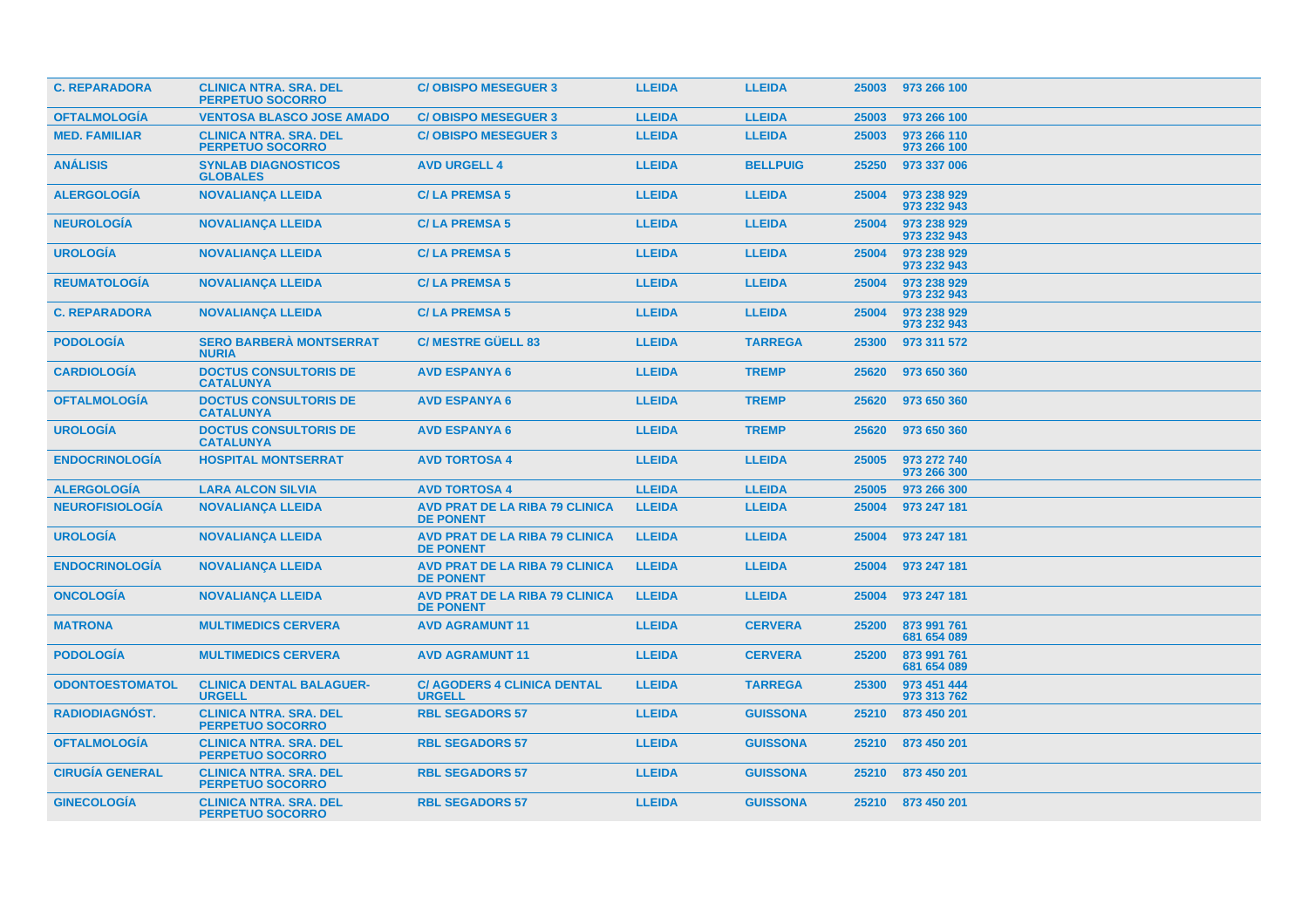| <b>ANÁLISIS</b>        | <b>SYNLAB DIAGNOSTICOS</b><br><b>GLOBALES</b>                            | <b>C/LA PREMSA 8</b>             | <b>LLEIDA</b> | <b>LLEIDA</b>     | 25004 | 973 247 181                |
|------------------------|--------------------------------------------------------------------------|----------------------------------|---------------|-------------------|-------|----------------------------|
| <b>DERMATOLOGÍA</b>    | <b>CENTRE MEDIC PLA D'URGELL</b>                                         | <b>AVD DEL CANAL 11</b>          | <b>LLEIDA</b> | <b>MOLLERUSSA</b> | 25230 | 973 602 550                |
| <b>CARDIOLOGÍA</b>     | <b>CENTRE MEDIC PLA D'URGELL</b>                                         | <b>AVD DEL CANAL 11</b>          | <b>LLEIDA</b> | <b>MOLLERUSSA</b> | 25230 | 973 602 550                |
| <b>TRAUMATOLOGÍA</b>   | <b>CENTRE MEDIC PLA D'URGELL</b>                                         | <b>AVD DEL CANAL 11</b>          | <b>LLEIDA</b> | <b>MOLLERUSSA</b> | 25230 | 973 602 550                |
| <b>UROLOGÍA</b>        | <b>CENTRE MEDIC PLA D'URGELL</b>                                         | <b>AVD DEL CANAL 11</b>          | <b>LLEIDA</b> | <b>MOLLERUSSA</b> | 25230 | 973 602 550                |
| <b>AREAS PEDIÁTRI.</b> | <b>CENTRE MEDIC PLA D'URGELL</b>                                         | <b>AVD DEL CANAL 11</b>          | <b>LLEIDA</b> | <b>MOLLERUSSA</b> | 25230 | 973 602 550                |
| <b>REUMATOLOGÍA</b>    | <b>CENTRE MEDIC PLA D'URGELL</b>                                         | <b>AVD DEL CANAL 11</b>          | <b>LLEIDA</b> | <b>MOLLERUSSA</b> | 25230 | 973 602 550                |
| <b>DERMATOLOGIA</b>    | <b>CENTRE MEDIC PLA D'URGELL</b>                                         | <b>C/BISBE TORRES 13</b>         | <b>LLEIDA</b> | <b>LLEIDA</b>     | 25002 | 973 228 020<br>973 266 300 |
| <b>CARDIOLOGÍA</b>     | <b>CASASUS RAMON ADOLFO ELISEO</b>                                       | <b>C/BISBE TORRES 13</b>         | <b>LLEIDA</b> | <b>LLEIDA</b>     | 25002 | 973 228 020<br>973 266 300 |
| <b>DERMATOLOGIA</b>    | <b>HOSPITAL MONTSERRAT</b>                                               | <b>C/BISBE TORRES 13</b>         | <b>LLEIDA</b> | <b>LLEIDA</b>     | 25002 | 973 266 300                |
| <b>CARDIOLOGIA</b>     | <b>CENTRE MEDIC PLA D'URGELL</b>                                         | <b>C/BISBE TORRES 13</b>         | <b>LLEIDA</b> | <b>LLEIDA</b>     | 25002 | 973 228 020<br>973 266 300 |
| <b>CIRUGIA GENERAL</b> | <b>DEALBERT AGUILAR ALFREDO</b>                                          | <b>C/BISBE TORRES 13</b>         | <b>LLEIDA</b> | <b>LLEIDA</b>     | 25002 | 973 266 300<br>973 260 091 |
| <b>NEFROLOGÍA</b>      | <b>ROIG CARCEL JORDI</b>                                                 | <b>C/BISBE TORRES 13</b>         | <b>LLEIDA</b> | <b>LLEIDA</b>     | 25002 | 973 228 020<br>973 266 300 |
| <b>CIRUGIA GENERAL</b> | <b>CENTRE MEDIC PLA D'URGELL</b>                                         | <b>C/BISBE TORRES 13</b>         | <b>LLEIDA</b> | <b>LLEIDA</b>     | 25002 | 973 228 020<br>973 266 300 |
| <b>ENFERMERÍA</b>      | <b>HOSPITAL MONTSERRAT</b>                                               | <b>C/BISBE TORRES 13</b>         | <b>LLEIDA</b> | <b>LLEIDA</b>     | 25002 | 973 266 300                |
| <b>MED. FAMILIAR</b>   | <b>SEMUR GESTIO D' ASSISTENCIA</b><br><b>MEDICA I URGENCIES S.C.C.L.</b> | <b>C/BOBALA1</b>                 | <b>LLEIDA</b> | <b>LLEIDA</b>     | 25004 | 973 232 094                |
| <b>DERMATOLOGIA</b>    | <b>DOCTUS CONSULTORIS DE</b><br><b>CATALUNYA</b>                         | C/PERE III 3                     | <b>LLEIDA</b> | <b>BALAGUER</b>   | 25600 | 973 447 513                |
| <b>MED. INTERNA</b>    | <b>TORRES CORTADA GERARDO</b>                                            | <b>C/ALCALDE SOL 3-4</b>         | <b>LLEIDA</b> | <b>LLEIDA</b>     | 25003 | 973 273 100                |
| <b>REUMATOLOGÍA</b>    | <b>MARQUES GIL DAVID</b>                                                 | <b>C/ALCALDE SOL 3-4</b>         | <b>LLEIDA</b> | <b>LLEIDA</b>     | 25003 | 973 273 100                |
| 0.R.L.                 | <b>GARCIA GONZALEZ BEGONA</b>                                            | <b>C/PL. ESPANYA 3</b>           | <b>LLEIDA</b> | <b>LLEIDA</b>     | 25002 | 973 262 000                |
| <b>ODONTOESTOMATOL</b> | <b>ROSELLO RODOREDA MIREIA</b>                                           | C/PG. L'ESTACIÓ 10               | <b>LLEIDA</b> | <b>BALAGUER</b>   | 25600 | 973 445 440                |
| <b>FISIOTERAPIA</b>    | <b>CENTRE DE RECUPERACIO</b><br><b>FISIOMED, S.L.</b>                    | <b>AVD DE MILENARI 43</b>        | <b>LLEIDA</b> | <b>CERVERA</b>    | 25200 | 973 533 086                |
| <b>C. PEDIATRICA</b>   | <b>NOVALIANCA LLEIDA</b>                                                 | <b>AVD PRAT DE LA RIBA 79-81</b> | <b>LLEIDA</b> | <b>LLEIDA</b>     | 25004 | 973 232 943                |
| <b>NEUROFISIOLOGÍA</b> | <b>NOVALIANÇA LLEIDA</b>                                                 | <b>AVD PRAT DE LA RIBA 79-81</b> | <b>LLEIDA</b> | <b>LLEIDA</b>     | 25004 | 973 232 943                |
| <b>CIRUGÍA GENERAL</b> | <b>DOCTUS CONSULTORIS DE</b><br><b>CATALUNYA</b>                         | <b>C/ JOAN MARAGALL 6</b>        | <b>LLEIDA</b> | <b>TARREGA</b>    | 25300 | 973 310 786                |
| <b>TRAUMATOLOGIA</b>   | <b>DOCTUS CONSULTORIS DE</b><br><b>CATALUNYA</b>                         | <b>C/ JOAN MARAGALL 6</b>        | <b>LLEIDA</b> | <b>TARREGA</b>    | 25300 | 973 310 786                |
| <b>ENDOCRINOLOGIA</b>  | <b>DOCTUS CONSULTORIS DE</b><br><b>CATALUNYA</b>                         | <b>C/ JOAN MARAGALL 6</b>        | <b>LLEIDA</b> | <b>TARREGA</b>    | 25300 | 973 310 786                |
| <b>AREAS PEDIATRI.</b> | <b>DOCTUS CONSULTORIS DE</b><br><b>CATALUNYA</b>                         | <b>C/ JOAN MARAGALL 6</b>        | <b>LLEIDA</b> | <b>TARREGA</b>    | 25300 | 973 310 786                |
| <b>ANALISIS</b>        | <b>SYNLAB DIAGNOSTICOS</b><br><b>GLOBALES</b>                            | <b>RDA COMTES D'URGELL 4</b>     | <b>LLEIDA</b> | <b>AGRAMUNT</b>   | 25310 | 973 392 689                |
| <b>CARDIOLOGIA</b>     | <b>ABARDIA OLIVA, XAVIER</b>                                             | C/ PREMSA 5 PLANTA 1ª O 5ª       | <b>LLEIDA</b> | <b>LLEIDA</b>     | 25004 | 973 247 181<br>973 232 943 |
| <b>NEUROLOGIA</b>      | <b>BAGUNA DURICH JOSEP</b>                                               | <b>C/BISBE TORRES 2</b>          | <b>LLEIDA</b> | <b>LLEIDA</b>     | 25002 | 973 266 300                |
| <b>GINECOLOGIA</b>     | <b>MAESTRE MIR EMILIO</b>                                                | C/DR. FLEMING 13 PISO 3º-PTA 2   | <b>LLEIDA</b> | <b>LLEIDA</b>     | 25006 | 973 279 487                |
|                        |                                                                          |                                  |               |                   |       |                            |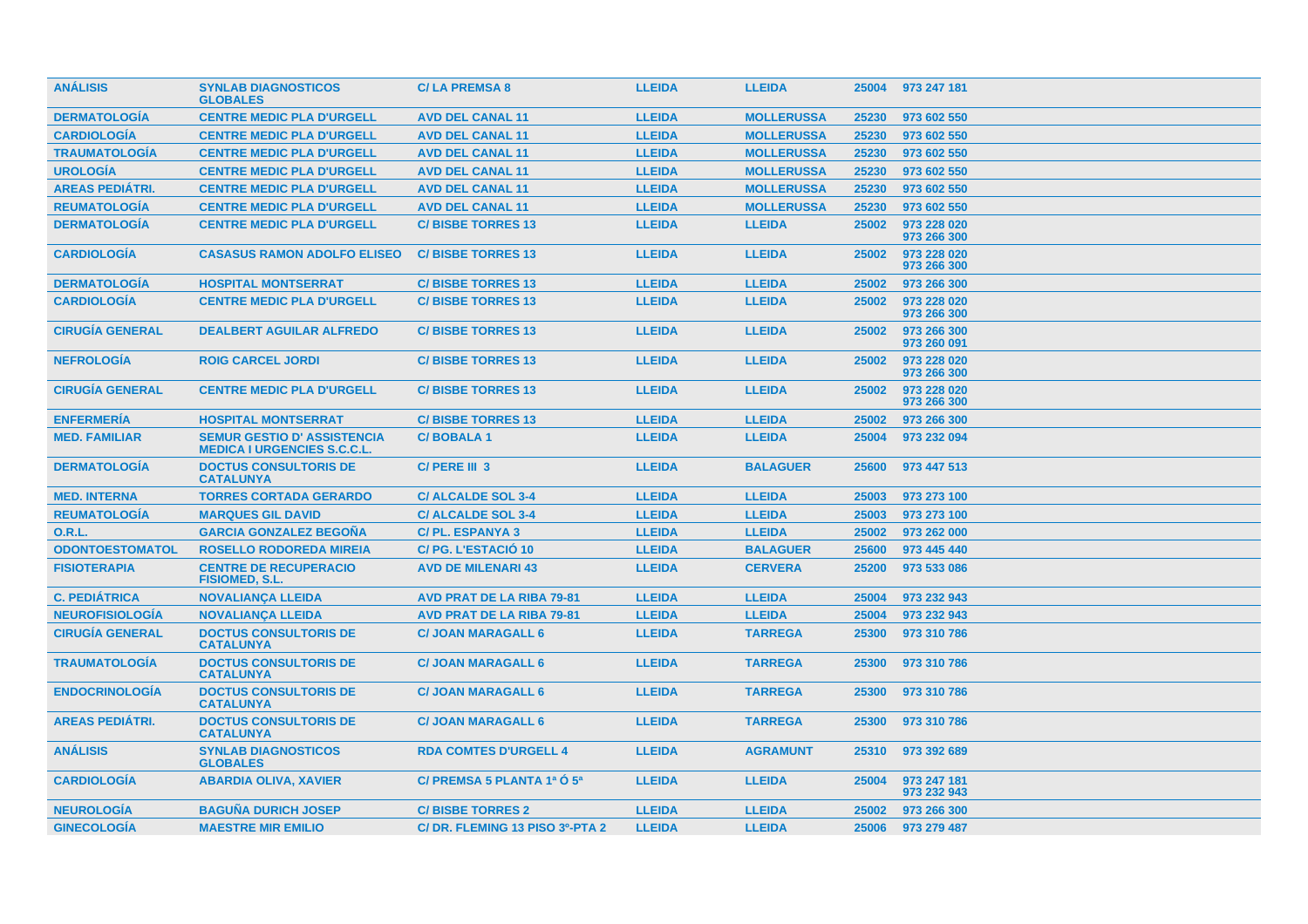| <b>ANATOMOPATOLO.</b>  | <b>CLINICA NTRA. SRA. DEL</b><br><b>PERPETUO SOCORRO</b> | <b>C/OBISPO MESEGUER 3</b>                                | <b>LLEIDA</b> | <b>LLEIDA</b>                        | 25003 | 973 266 110<br>973 266 100 |
|------------------------|----------------------------------------------------------|-----------------------------------------------------------|---------------|--------------------------------------|-------|----------------------------|
| <b>ANATOMOPATOLO.</b>  | <b>ANDIMED</b>                                           | <b>C/OBISPO MESEGUER 3</b>                                | <b>LLEIDA</b> | <b>LLEIDA</b>                        | 25003 | 973 266 100                |
| <b>C. PEDIÁTRICA</b>   | <b>CLINICA NTRA, SRA, DEL</b><br><b>PERPETUO SOCORRO</b> | <b>C/OBISPO MESEGUER 3</b>                                | <b>LLEIDA</b> | <b>LLEIDA</b>                        | 25003 | 973 266 100                |
| <b>NEUROLOGIA</b>      | <b>CLINICA NTRA. SRA. DEL</b><br><b>PERPETUO SOCORRO</b> | <b>C/OBISPO MESEGUER 3</b>                                | <b>LLEIDA</b> | <b>LLEIDA</b>                        | 25003 | 973 266 100                |
| 0.R.L.                 | <b>XAM-MAR ALONSO FRANCISCO</b>                          | <b>C/OBISPO MESEGUER 3</b>                                | <b>LLEIDA</b> | <b>LLEIDA</b>                        | 25003 | 973 266 100                |
| <b>AREAS PEDIÁTRI.</b> | <b>CLINICA NTRA. SRA. DEL</b><br><b>PERPETUO SOCORRO</b> | <b>C/OBISPO MESEGUER 3</b>                                | <b>LLEIDA</b> | <b>LLEIDA</b>                        | 25003 | 973 266 110<br>973 266 100 |
| <b>ALERGOLOGIA</b>     | <b>CLINICA NTRA. SRA. DEL</b><br><b>PERPETUO SOCORRO</b> | <b>C/OBISPO MESEGUER 3</b>                                | <b>LLEIDA</b> | <b>LLEIDA</b>                        | 25003 | 973 266 110<br>973 266 100 |
| <b>ANÁLISIS</b>        | <b>CLINICA NTRA, SRA, DEL</b><br><b>PERPETUO SOCORRO</b> | <b>C/OBISPO MESEGUER 3</b>                                | <b>LLEIDA</b> | <b>LLEIDA</b>                        | 25003 | 973 266 110<br>973 266 100 |
| <b>MATRONA</b>         | <b>CLINICA NTRA. SRA. DEL</b><br><b>PERPETUO SOCORRO</b> | <b>C/OBISPO MESEGUER 3</b>                                | <b>LLEIDA</b> | <b>LLEIDA</b>                        | 25003 | 973 266 110<br>973 266 100 |
| <b>DERMATOLOGÍA</b>    | <b>BARADAD BRUSAU MANUEL</b>                             | <b>C/VALLS D'ANDORRA 3</b>                                | <b>LLEIDA</b> | <b>LLEIDA</b>                        | 25005 | 973 223 467                |
| <b>OFTALMOLOGÍA</b>    | <b>OFTALVIST</b>                                         | <b>C/ALCALDE SOL 4</b>                                    | <b>LLEIDA</b> | <b>LLEIDA</b>                        | 25003 | 973 289 014                |
| <b>MED. FAMILIAR</b>   | <b>GLOBAL HEALTH LLEIDA</b>                              | <b>C/ALCALDE SOL 4</b>                                    | <b>LLEIDA</b> | <b>LLEIDA</b>                        | 25003 | 973 273 100                |
| <b>C. VASCULAR</b>     | <b>NOVALIANCA LLEIDA</b>                                 | <b>C/LA PREMSA 5</b>                                      | <b>LLEIDA</b> | <b>LLEIDA</b>                        | 25004 | 973 238 929<br>973 232 943 |
| <b>PODOLOGÍA</b>       | <b>CENTRE MEDIC PREVISAL S.L.</b>                        | <b>C/ALCALDE MOLES 18</b>                                 | <b>LLEIDA</b> | <b>SOLSONA</b>                       | 25280 | 973 481 529                |
| <b>MED. FAMILIAR</b>   | <b>DOCTUS CONSULTORIS DE</b><br><b>CATALUNYA</b>         | <b>AVD ESPANYA 6</b>                                      | <b>LLEIDA</b> | <b>TREMP</b>                         | 25620 | 973 650 360                |
| <b>MATRONA</b>         | <b>HOSPITAL MONTSERRAT</b>                               | <b>AVD TORTOSA 4</b>                                      | <b>LLEIDA</b> | <b>LLEIDA</b>                        | 25005 | 973 272 740<br>973 266 300 |
| <b>CIRUGIA GENERAL</b> | <b>DEALBERT AGUILAR ALFREDO</b>                          | <b>AVD TORTOSA 4</b>                                      | <b>LLEIDA</b> | <b>LLEIDA</b>                        | 25005 | 973 228 020<br>973 266 300 |
| <b>C. VASCULAR</b>     | <b>HOSPITAL MONTSERRAT</b>                               | <b>AVD TORTOSA 4</b>                                      | <b>LLEIDA</b> | <b>LLEIDA</b>                        | 25005 | 973 272 740<br>973 266 300 |
| <b>MED. INTERNA</b>    | <b>HOSPITAL MONTSERRAT</b>                               | <b>AVD TORTOSA 4</b>                                      | <b>LLEIDA</b> | <b>LLEIDA</b>                        | 25005 | 973 272 740<br>973 266 300 |
| <b>TRAUMATOLOGIA</b>   | <b>AGRAZ FERRER VICENTE</b>                              | <b>AVD TORTOSA 4</b>                                      | <b>LLEIDA</b> | <b>LLEIDA</b>                        | 25005 | 973 228 020<br>973 266 300 |
| <b>UROLOGÍA</b>        | <b>GABINET UROLOGIA-LLEIDA</b>                           | <b>AVD TORTOSA 4</b>                                      | <b>LLEIDA</b> | <b>LLEIDA</b>                        | 25005 | 973 282 831                |
| <b>NEUROCIRUGÍA</b>    | <b>NOVALIANÇA LLEIDA</b>                                 | <b>AVD PRAT DE LA RIBA 79 CLINICA</b><br><b>DE PONENT</b> | <b>LLEIDA</b> | <b>LLEIDA</b>                        | 25004 | 973 247 181                |
| <b>C. REPARADORA</b>   | <b>NOVALIANCA LLEIDA</b>                                 | <b>AVD PRAT DE LA RIBA 79 CLINICA</b><br><b>DE PONENT</b> | <b>LLEIDA</b> | <b>LLEIDA</b>                        | 25004 | 973 247 181                |
| <b>OFTALMOLOGÍA</b>    | <b>NOVALIANÇA LLEIDA</b>                                 | <b>AVD PRAT DE LA RIBA 79 CLINICA</b><br><b>DE PONENT</b> | <b>LLEIDA</b> | <b>LLEIDA</b>                        | 25004 | 973 247 181                |
| <b>CARDIOLOGIA</b>     | <b>NOVALIANÇA LLEIDA</b>                                 | <b>AVD PRAT DE LA RIBA 79 CLINICA</b><br><b>DE PONENT</b> | <b>LLEIDA</b> | <b>LLEIDA</b>                        | 25004 | 973 247 181                |
| <b>ENFERMERIA</b>      | <b>FARRE-LABRANYA METGES</b>                             | <b>C/ENSENYANÇA 4</b>                                     | <b>LLEIDA</b> | <b>LES BORGES</b><br><b>BLANQUES</b> |       | 25400 973 141 018          |
| <b>MED. FAMILIAR</b>   | <b>FARRE-LABRANYA METGES</b>                             | <b>C/ENSENYANÇA 4</b>                                     | <b>LLEIDA</b> | <b>LES BORGES</b><br><b>BLANQUES</b> | 25400 | 973 141 018                |
| <b>AREAS PEDIÁTRI.</b> | <b>MULTIMEDICS CERVERA</b>                               | <b>AVD AGRAMUNT 11</b>                                    | <b>LLEIDA</b> | <b>CERVERA</b>                       | 25200 | 873 991 761<br>681 654 089 |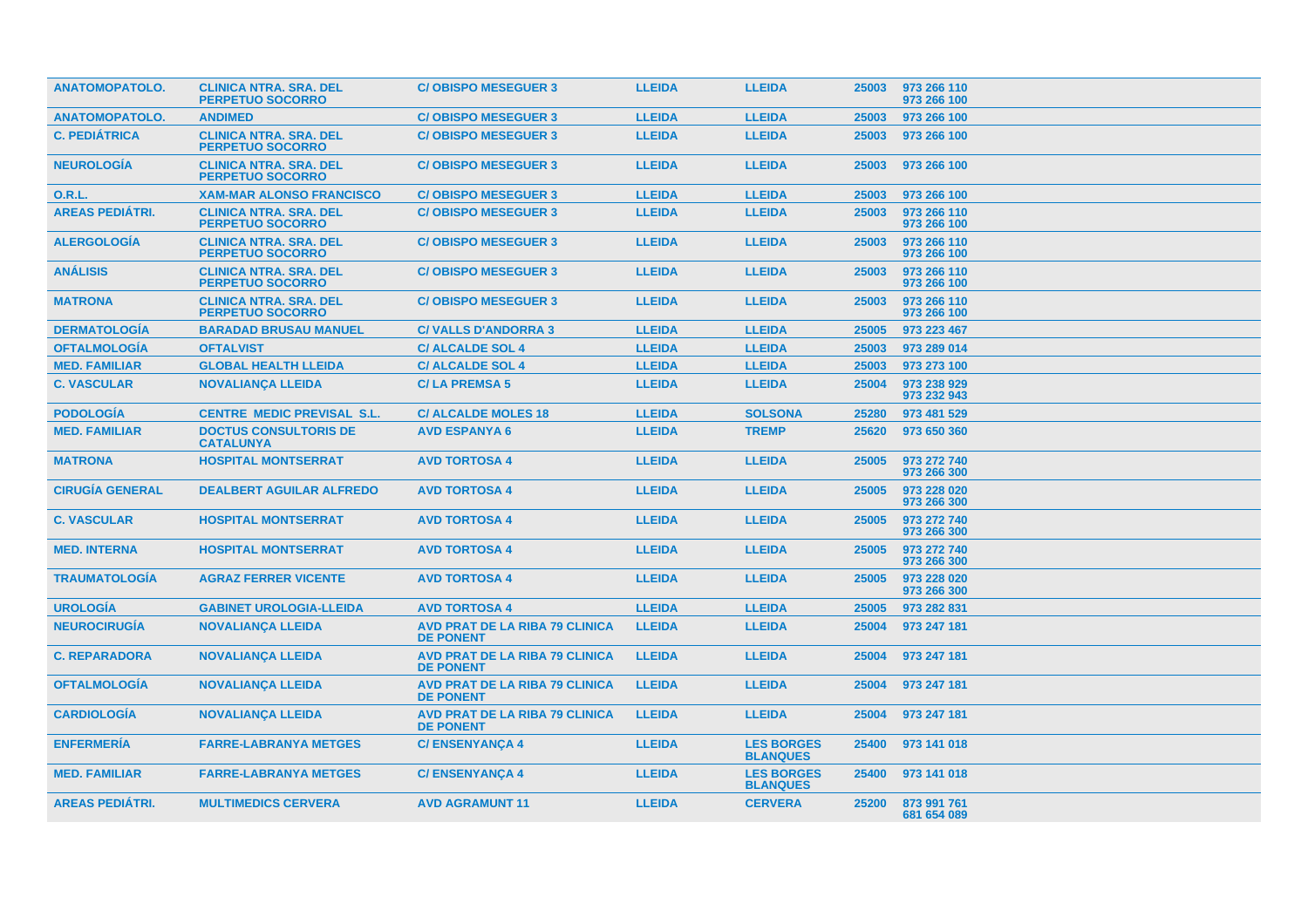| <b>C. MAXILOFACIAL</b> | <b>CENTRO ODONTOLOGICO</b><br><b>MAXILOFACIAL</b>                         | <b>C/BISBE IRURITA 17</b>                               | <b>LLEIDA</b> | <b>LLEIDA</b>     | 25006 | 973 283 028                |
|------------------------|---------------------------------------------------------------------------|---------------------------------------------------------|---------------|-------------------|-------|----------------------------|
| <b>ANÁLISIS</b>        | <b>NIMGENETICS GENOMICA Y</b><br><b>MEDICINA, S.L.</b>                    | <b>C/ ATENCIÓN TELEFÓNICA</b><br><b>NIMGENETICS S/N</b> | <b>LLEIDA</b> | <b>LLEIDA</b>     | 25001 | 652 893 953                |
| <b>PSICOLOGIA</b>      | <b>CENTRE MEDIC PLA D'URGELL</b>                                          | <b>AVD DEL CANAL 11</b>                                 | <b>LLEIDA</b> | <b>MOLLERUSSA</b> | 25230 | 973 602 550                |
| <b>PSIQUIATRÍA</b>     | <b>CENTRE MEDIC PLA D'URGELL</b>                                          | <b>AVD DEL CANAL 11</b>                                 | <b>LLEIDA</b> | <b>MOLLERUSSA</b> | 25230 | 973 602 550                |
| <b>OFTALMOLOGÍA</b>    | <b>SALUBEL SERVEIS MEDICS</b><br><b>INTEGRALS</b>                         | <b>AVD DEL CANAL 11</b>                                 | <b>LLEIDA</b> | <b>MOLLERUSSA</b> | 25230 | 973 602 550                |
| <b>O.R.L.</b>          | <b>CENTRE MEDIC PLA D'URGELL</b>                                          | <b>AVD DEL CANAL 11</b>                                 | <b>LLEIDA</b> | <b>MOLLERUSSA</b> | 25230 | 973 602 550                |
| <b>AREAS PEDIÁTRI.</b> | <b>CENTRE MEDIC PLA D'URGELL</b>                                          | <b>C/BISBE TORRES 13</b>                                | <b>LLEIDA</b> | <b>LLEIDA</b>     | 25002 | 973 228 020<br>973 266 300 |
| <b>TRAUMATOLOGIA</b>   | <b>AGRAZ FERRER VICENTE</b>                                               | <b>C/BISBE TORRES 13</b>                                | <b>LLEIDA</b> | <b>LLEIDA</b>     | 25002 | 973 228 020<br>973 266 300 |
| <b>REUMATOLOGIA</b>    | <b>MONTALA PALAU NURIA</b>                                                | <b>C/BISBE TORRES 13</b>                                | <b>LLEIDA</b> | <b>LLEIDA</b>     | 25002 | 973 228 020<br>973 266 300 |
| <b>ENDOCRINOLOGÍA</b>  | <b>RIUS RIU FERRAN</b>                                                    | <b>C/BISBE TORRES 13</b>                                | <b>LLEIDA</b> | <b>LLEIDA</b>     | 25002 | 973 228 020<br>973 266 300 |
| <b>CARDIOLOGIA</b>     | <b>DIAGNOSTIC CARDIORESPIR. I</b><br><b>CENTRE DE FISIOTERAPIA GLOBAL</b> | <b>C/BISBE TORRES 13</b>                                | <b>LLEIDA</b> | <b>LLEIDA</b>     | 25002 | 973 228 020<br>973 266 300 |
| <b>MED. INTERNA</b>    | <b>TORRES CORTADA GERARDO</b>                                             | <b>C/BISBE TORRES 13</b>                                | <b>LLEIDA</b> | <b>LLEIDA</b>     | 25002 | 973 228 020<br>973 266 300 |
| <b>UROLOGIA</b>        | <b>MASSO ALLENDE PEDRO JAVIER</b>                                         | <b>C/BISBE TORRES 13</b>                                | <b>LLEIDA</b> | <b>LLEIDA</b>     | 25002 | 973 266 300<br>973 260 091 |
| <b>ANESTESIOLOGIA</b>  | <b>HOSPITAL MONTSERRAT</b>                                                | <b>C/BISBE TORRES 13</b>                                | <b>LLEIDA</b> | <b>LLEIDA</b>     | 25002 | 973 266 300                |
| <b>MED. INTERNA</b>    | <b>HOSPITAL MONTSERRAT</b>                                                | <b>C/BISBE TORRES 13</b>                                | <b>LLEIDA</b> | <b>LLEIDA</b>     | 25002 | 973 266 300                |
| <b>CIRUGÍA GENERAL</b> | <b>DEALBERT AGUILAR ALFREDO</b>                                           | <b>C/BISBE TORRES 13</b>                                | <b>LLEIDA</b> | <b>LLEIDA</b>     | 25002 | 973 266 300                |
| 0.R.L.                 | <b>GARCIA GONZALEZ BEGOÑA</b>                                             | <b>C/BISBE TORRES 13</b>                                | <b>LLEIDA</b> | <b>LLEIDA</b>     | 25002 | 973 228 020<br>973 266 300 |
| <b>ANÁLISIS</b>        | <b>HOSPITAL MONTSERRAT</b>                                                | <b>C/BISBE TORRES 13</b>                                | <b>LLEIDA</b> | <b>LLEIDA</b>     | 25002 | 973 266 300                |
| <b>GINECOLOGÍA</b>     | <b>HOSPITAL MONTSERRAT</b>                                                | <b>C/BISBE TORRES 13</b>                                | <b>LLEIDA</b> | <b>LLEIDA</b>     | 25002 | 973 266 300                |
| <b>LOGOPEDIA</b>       | <b>CENTRE KINE</b>                                                        | <b>C/ GRAN PASEO DE RONDA 164</b>                       | <b>LLEIDA</b> | <b>LLEIDA</b>     | 25008 | 973 233 703                |
| <b>MATRONA</b>         | <b>CENTRE KINE</b>                                                        | <b>C/ GRAN PASEO DE RONDA 164</b>                       | <b>LLEIDA</b> | <b>LLEIDA</b>     | 25008 | 973 233 703                |
| <b>RADIODIAGNÓST.</b>  | <b>DOCTUS CONSULTORIS DE</b><br><b>CATALUNYA</b>                          | C/PERE III 3                                            | <b>LLEIDA</b> | <b>BALAGUER</b>   | 25600 | 973 447 513                |
| <b>ODONTOESTOMATOL</b> | <b>PIÑOL FELIS FERNANDO</b>                                               | <b>C/BALMES 23</b>                                      | <b>LLEIDA</b> | <b>LLEIDA</b>     | 25006 | 973 247 818                |
| <b>CARDIOLOGÍA</b>     | <b>NOVALIANÇA LLEIDA</b>                                                  | <b>AVD PRAT DE LA RIBA 79-81</b>                        | <b>LLEIDA</b> | <b>LLEIDA</b>     | 25004 | 973 232 943                |
| <b>C. VASCULAR</b>     | <b>NOVALIANÇA LLEIDA</b>                                                  | <b>AVD PRAT DE LA RIBA 79-81</b>                        | <b>LLEIDA</b> | <b>LLEIDA</b>     | 25004 | 973 232 943                |
| <b>OFTALMOLOGÍA</b>    | <b>NOVALIANCA LLEIDA</b>                                                  | <b>AVD PRAT DE LA RIBA 79-81</b>                        | <b>LLEIDA</b> | <b>LLEIDA</b>     | 25004 | 973 232 943                |
| <b>REUMATOLOGIA</b>    | <b>NOVALIANCA LLEIDA</b>                                                  | <b>AVD PRAT DE LA RIBA 79-81</b>                        | <b>LLEIDA</b> | <b>LLEIDA</b>     | 25004 | 973 232 943                |
| <b>OFTALMOLOGÍA</b>    | <b>VENTOSA BLASCO JOSE AMADO</b>                                          | <b>AVD PRAT DE LA RIBA 79-81</b>                        | <b>LLEIDA</b> | <b>LLEIDA</b>     | 25004 | 973 727 933<br>973 247 181 |
| <b>GINECOLOGIA</b>     | <b>HUGUET NEVOT PALOMA MARIA</b>                                          | <b>AVD PRAT DE LA RIBA 79-81</b>                        | <b>LLEIDA</b> | <b>LLEIDA</b>     | 25004 | 973 727 933<br>973 247 181 |
| <b>C. VASCULAR</b>     | <b>CORDOBES GUAL JORDI</b>                                                | <b>AVD PRAT DE LA RIBA 79-81</b>                        | <b>LLEIDA</b> | <b>LLEIDA</b>     | 25004 | 973 247 181<br>973 232 943 |
| <b>TRAUMATOLOGIA</b>   | <b>INSTITUT TRAUMATOLOGIC DE</b><br>LLEIDA, S.L.P.                        | <b>AVD PRAT DE LA RIBA 79-81</b>                        | <b>LLEIDA</b> | <b>LLEIDA</b>     | 25004 | 973 727 933<br>973 247 181 |
| <b>NEFROLOGIA</b>      | <b>NOVALIANCA LLEIDA</b>                                                  | <b>AVD PRAT DE LA RIBA 79-81</b>                        | <b>LLEIDA</b> | <b>LLEIDA</b>     | 25004 | 973 232 943                |
|                        |                                                                           |                                                         |               |                   |       |                            |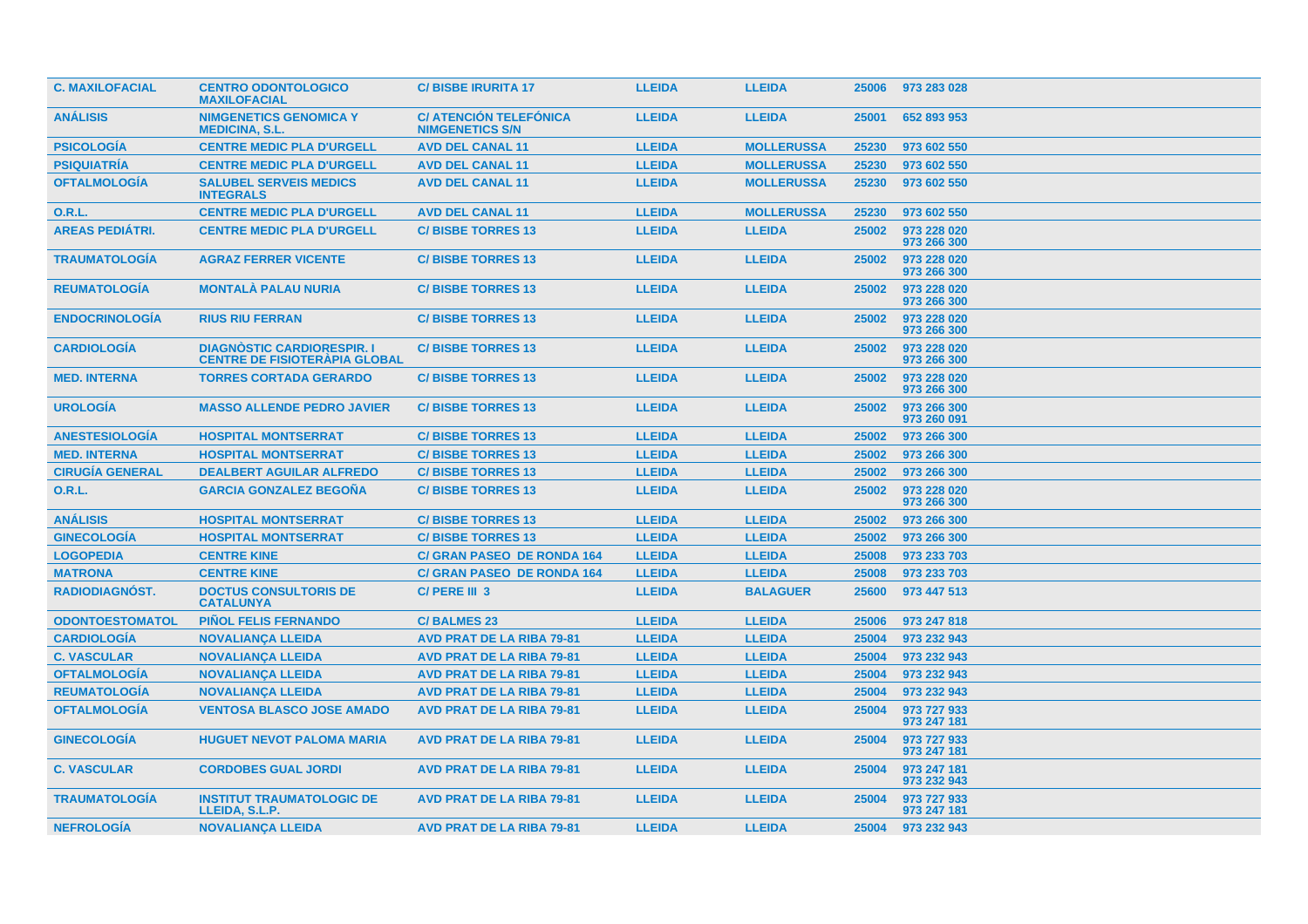| <b>AREAS PEDIÁTRI.</b> | <b>NOVALIANCA LLEIDA</b>                                 | <b>AVD PRAT DE LA RIBA 79-81</b>                          | <b>LLEIDA</b> | <b>LLEIDA</b>                    | 25004 | 973 232 943                |
|------------------------|----------------------------------------------------------|-----------------------------------------------------------|---------------|----------------------------------|-------|----------------------------|
| <b>GINECOLOGÍA</b>     | <b>NOVALIANCA LLEIDA</b>                                 | <b>AVD PRAT DE LA RIBA 79-81</b>                          | <b>LLEIDA</b> | <b>LLEIDA</b>                    | 25004 | 973 232 943                |
| <b>OFTALMOLOGÍA</b>    | <b>DOCTUS CONSULTORIS DE</b><br><b>CATALUNYA</b>         | <b>C/ JOAQUIN VIOLA LAFUERZA 27</b>                       | <b>LLEIDA</b> | <b>LA SEU</b><br><b>D'URGELL</b> | 25700 | 973 350 250                |
| <b>O.R.L.</b>          | <b>DOCTUS CONSULTORIS DE</b><br><b>CATALUNYA</b>         | <b>C/ JOAQUIN VIOLA LAFUERZA 27</b>                       | <b>LLEIDA</b> | <b>LA SEU</b><br><b>D'URGELL</b> | 25700 | 973 350 250                |
| <b>PODOLOGÍA</b>       | <b>DOCTUS CONSULTORIS DE</b><br><b>CATALUNYA</b>         | <b>C/ JOAQUIN VIOLA LAFUERZA 27</b>                       | <b>LLEIDA</b> | <b>LA SEU</b><br><b>D'URGELL</b> | 25700 | 973 350 250                |
| <b>PODOLOGÍA</b>       | <b>TORNE CORTES TERESA</b>                               | <b>RDA COMTES D'URGELL 4</b>                              | <b>LLEIDA</b> | <b>AGRAMUNT</b>                  | 25310 | 973 392 689                |
| <b>CIRUGÍA GENERAL</b> | <b>CLINICA NTRA. SRA. DEL</b><br><b>PERPETUO SOCORRO</b> | <b>C/OBISPO MESEGUER 3</b>                                | <b>LLEIDA</b> | <b>LLEIDA</b>                    | 25003 | 973 266 100                |
| <b>CARDIOLOGIA</b>     | <b>CLINICA NTRA. SRA. DEL</b><br><b>PERPETUO SOCORRO</b> | <b>C/OBISPO MESEGUER 3</b>                                | <b>LLEIDA</b> | <b>LLEIDA</b>                    | 25003 | 973 266 110<br>973 266 100 |
| <b>DIGESTIVO</b>       | <b>CLINICA NTRA. SRA. DEL</b><br><b>PERPETUO SOCORRO</b> | <b>C/OBISPO MESEGUER 3</b>                                | <b>LLEIDA</b> | <b>LLEIDA</b>                    | 25003 | 973 266 100                |
| <b>O.R.L.</b>          | <b>CLINICA NTRA, SRA, DEL</b><br><b>PERPETUO SOCORRO</b> | <b>C/OBISPO MESEGUER 3</b>                                | <b>LLEIDA</b> | <b>LLEIDA</b>                    | 25003 | 973 266 100                |
| <b>ONCOLOGÍA</b>       | <b>CLINICA NTRA. SRA. DEL</b><br><b>PERPETUO SOCORRO</b> | <b>C/OBISPO MESEGUER 3</b>                                | <b>LLEIDA</b> | <b>LLEIDA</b>                    | 25003 | 973 266 100                |
| <b>PSIQUIATRÍA</b>     | <b>CLINICA NTRA. SRA. DEL</b><br><b>PERPETUO SOCORRO</b> | <b>C/OBISPO MESEGUER 3</b>                                | <b>LLEIDA</b> | <b>LLEIDA</b>                    | 25003 | 973 266 110<br>973 266 100 |
| <b>C. VASCULAR</b>     | <b>CLINICA NTRA. SRA. DEL</b><br><b>PERPETUO SOCORRO</b> | <b>C/OBISPO MESEGUER 3</b>                                | <b>LLEIDA</b> | <b>LLEIDA</b>                    | 25003 | 973 266 110<br>973 266 100 |
| <b>MATRONA</b>         | <b>CLINICA NTRA. SRA. DEL</b><br><b>PERPETUO SOCORRO</b> | <b>C/OBISPO MESEGUER 3</b>                                | <b>LLEIDA</b> | <b>LLEIDA</b>                    | 25003 | 973 266 100                |
| <b>MED. INTERNA</b>    | <b>CLINICA NTRA. SRA. DEL</b><br><b>PERPETUO SOCORRO</b> | <b>C/OBISPO MESEGUER 3</b>                                | <b>LLEIDA</b> | <b>LLEIDA</b>                    | 25003 | 973 266 110<br>973 266 100 |
| <b>FISIOTERAPIA</b>    | <b>AXIS FISIOTERAPEUTES</b>                              | <b>C/ CANONGE BRUGULAT 18</b>                             | <b>LLEIDA</b> | <b>LLEIDA</b>                    | 25003 | 973 273 502                |
| <b>GINECOLOGIA</b>     | <b>NOVALIANÇA LLEIDA</b>                                 | <b>C/LA PREMSA 5</b>                                      | <b>LLEIDA</b> | <b>LLEIDA</b>                    | 25004 | 973 238 929<br>973 232 943 |
| <b>NEUROCIRUGIA</b>    | <b>NOVALIANÇA LLEIDA</b>                                 | <b>C/LA PREMSA 5</b>                                      | <b>LLEIDA</b> | <b>LLEIDA</b>                    | 25004 | 973 238 929<br>973 232 943 |
| <b>DIGESTIVO</b>       | <b>NOVALIANÇA LLEIDA</b>                                 | <b>C/LA PREMSA 5</b>                                      | <b>LLEIDA</b> | <b>LLEIDA</b>                    | 25004 | 973 238 929<br>973 232 943 |
| <b>MED. FAMILIAR</b>   | <b>NOVALIANÇA LLEIDA</b>                                 | <b>C/LA PREMSA 5</b>                                      | <b>LLEIDA</b> | <b>LLEIDA</b>                    | 25004 | 973 238 929<br>973 232 943 |
| <b>O.R.L.</b>          | <b>NOVALIANÇA LLEIDA</b>                                 | <b>C/LA PREMSA 5</b>                                      | <b>LLEIDA</b> | <b>LLEIDA</b>                    | 25004 | 973 238 929<br>973 232 943 |
| <b>ODONTOESTOMATOL</b> | <b>PEDROL MAIRAL</b>                                     | <b>C/ PASSEIG DE RONDA 133</b>                            | <b>LLEIDA</b> | <b>LLEIDA</b>                    | 25006 | 973 249 924                |
| <b>ENFERMERÍA</b>      | <b>CENTRE MEDIC PREVISAL S.L.</b>                        | <b>C/ALCALDE MOLES 18</b>                                 | <b>LLEIDA</b> | <b>SOLSONA</b>                   | 25280 | 973 481 529                |
| <b>GINECOLOGÍA</b>     | <b>HOSPITAL MONTSERRAT</b>                               | <b>AVD TORTOSA 4</b>                                      | <b>LLEIDA</b> | <b>LLEIDA</b>                    | 25005 | 973 272 740<br>973 266 300 |
| <b>NEUMOLOGÍA</b>      | <b>HOSPITAL MONTSERRAT</b>                               | <b>AVD TORTOSA 4</b>                                      | <b>LLEIDA</b> | <b>LLEIDA</b>                    | 25005 | 973 272 740<br>973 266 300 |
| <b>DERMATOLOGIA</b>    | <b>HOSPITAL MONTSERRAT</b>                               | <b>AVD TORTOSA 4</b>                                      | <b>LLEIDA</b> | <b>LLEIDA</b>                    | 25005 | 973 272 740<br>973 266 300 |
| RADIODIAGNÓST.         | <b>HOSPITAL MONTSERRAT</b>                               | <b>AVD TORTOSA 4</b>                                      | <b>LLEIDA</b> | <b>LLEIDA</b>                    | 25005 | 973 272 740<br>973 266 300 |
| <b>C. PEDIÁTRICA</b>   | <b>NOVALIANÇA LLEIDA</b>                                 | <b>AVD PRAT DE LA RIBA 79 CLINICA</b><br><b>DE PONENT</b> | <b>LLEIDA</b> | <b>LLEIDA</b>                    | 25004 | 973 247 181                |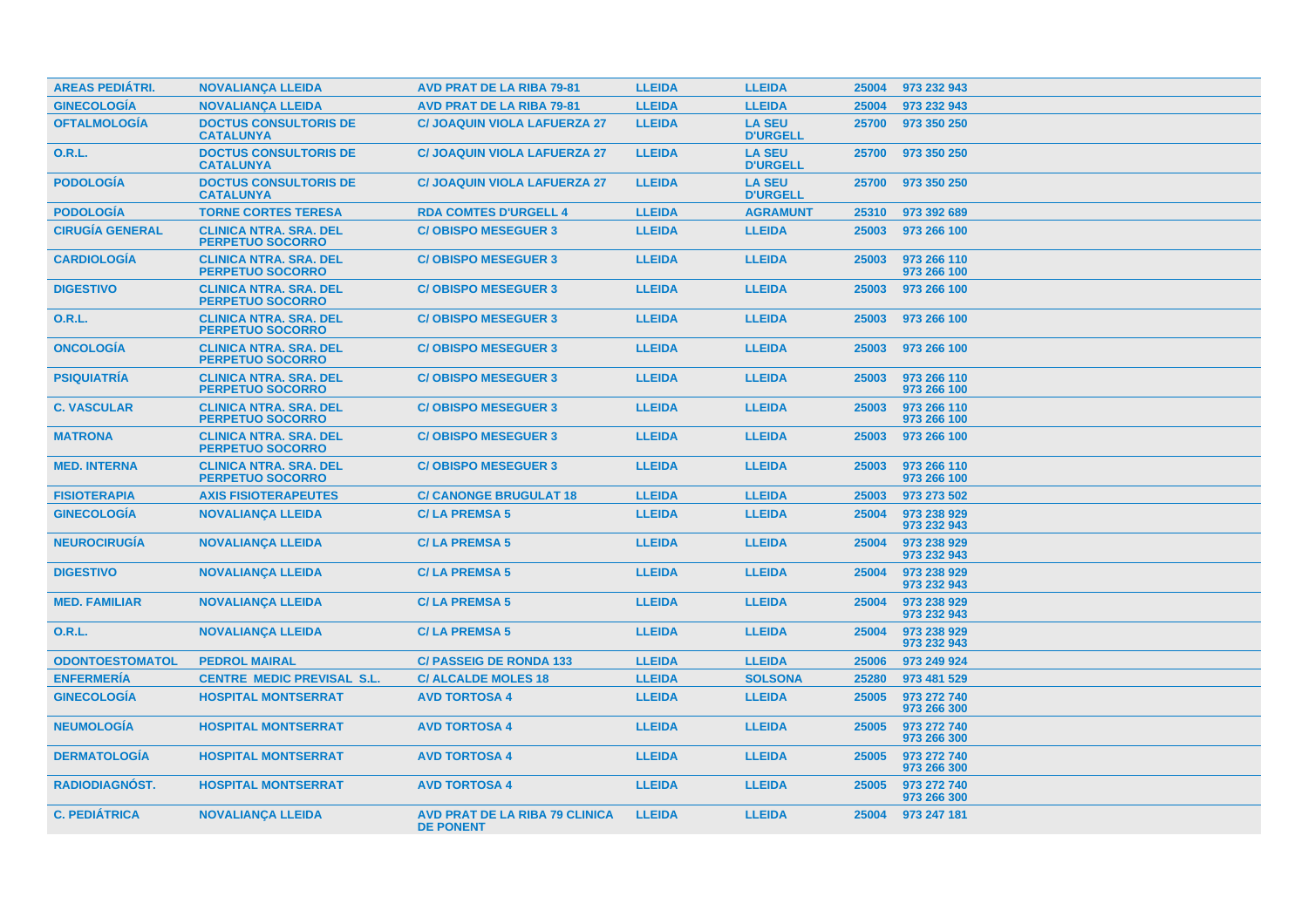| <b>TRANSPORTE</b>      | <b>AMBULANCIAS LAFUENTE</b>                      | <b>POL INDUSTRIAL CAMI DELS</b><br><b>FRARES C/A</b>               | <b>LLEIDA</b> | <b>LLEIDA</b>                    |       | 25191 935 585 770          |
|------------------------|--------------------------------------------------|--------------------------------------------------------------------|---------------|----------------------------------|-------|----------------------------|
| <b>RADIODIAGNOST.</b>  | <b>CENTRE MEDIC DIAGNOSTIC</b><br><b>ALOMAR</b>  | <b>C/ COMPTAT D'URGELL 27</b>                                      | <b>LLEIDA</b> | <b>LA SEU</b><br><b>D'URGELL</b> | 25700 | 973 350 004                |
| <b>ANÁLISIS</b>        | <b>LABORATORIO ECHEVARNE</b>                     | AVD CATALUNYA 74 CENTRE MEDIC LLEIDA<br><b>TARREGA - OSMEDICAL</b> |               | <b>TARREGA</b>                   | 25300 | 900 909 110                |
| <b>O.R.L.</b>          | <b>MULTIMEDICS CERVERA</b>                       | <b>AVD AGRAMUNT 11</b>                                             | <b>LLEIDA</b> | <b>CERVERA</b>                   | 25200 | 873 991 761<br>681 654 089 |
| <b>ANÁLISIS</b>        | <b>SYNLAB DIAGNOSTICOS</b><br><b>GLOBALES</b>    | <b>AVD PRAT DE LA RIBA 74</b>                                      | <b>LLEIDA</b> | <b>LLEIDA</b>                    | 25004 | 973 111 550                |
| <b>RADIODIAGNÓST.</b>  | <b>CENTRE MEDIC DIAGNOSTIC</b><br><b>ALOMAR</b>  | C/ ALFARRAS (EDF. CATALUNA) 4                                      | <b>LLEIDA</b> | <b>LLEIDA</b>                    | 25005 | 973 245 010                |
| <b>REUMATOLOGIA</b>    | <b>CENTRE MEDIC PLA D'URGELL</b>                 | <b>C/BISBE TORRES 13</b>                                           | <b>LLEIDA</b> | <b>LLEIDA</b>                    | 25002 | 973 228 020<br>973 266 300 |
| <b>UROLOGÍA</b>        | <b>HOSPITAL MONTSERRAT</b>                       | <b>C/BISBE TORRES 13</b>                                           | <b>LLEIDA</b> | <b>LLEIDA</b>                    | 25002 | 973 266 300                |
| <b>C. MAXILOFACIAL</b> | <b>JUAREZ ESCALONA INMACULADA</b>                | <b>C/BISBE TORRES 13</b>                                           | <b>LLEIDA</b> | <b>LLEIDA</b>                    | 25002 | 973 228 020<br>973 266 300 |
| <b>NEUROLOGÍA</b>      | <b>CENTRE MEDIC PLA D'URGELL</b>                 | <b>C/BISBE TORRES 13</b>                                           | <b>LLEIDA</b> | <b>LLEIDA</b>                    | 25002 | 973 228 020<br>973 266 300 |
| <b>C. REPARADORA</b>   | <b>SOLA BARRI FERNANDO</b>                       | <b>C/BISBE TORRES 13</b>                                           | <b>LLEIDA</b> | <b>LLEIDA</b>                    | 25002 | 973 228 020<br>973 266 300 |
| <b>HEMATOLOGIA</b>     | <b>HOSPITAL MONTSERRAT</b>                       | <b>C/BISBE TORRES 13</b>                                           | <b>LLEIDA</b> | <b>LLEIDA</b>                    | 25002 | 973 266 300                |
| <b>ENDOCRINOLOGÍA</b>  | <b>DOCTUS CONSULTORIS DE</b><br><b>CATALUNYA</b> | C/PERE III 3                                                       | <b>LLEIDA</b> | <b>BALAGUER</b>                  | 25600 | 973 447 513                |
| <b>ENFERMERÍA</b>      | <b>DOCTUS CONSULTORIS DE</b><br><b>CATALUNYA</b> | C/ PERE III 3                                                      | <b>LLEIDA</b> | <b>BALAGUER</b>                  | 25600 | 973 447 513                |
| <b>CARDIOLOGIA</b>     | <b>DOCTUS CONSULTORIS DE</b><br><b>CATALUNYA</b> | C/ PERE III 3                                                      | <b>LLEIDA</b> | <b>BALAGUER</b>                  | 25600 | 973 447 513                |
| <b>ANATOMOPATOLO.</b>  | <b>SOLE RAMON JUAN</b>                           | <b>C/HUMBERT TORRES 6</b>                                          | <b>LLEIDA</b> | <b>LLEIDA</b>                    | 25008 | 973 725 198                |
| <b>REUMATOLOGIA</b>    | <b>MONTALA PALAU NURIA</b>                       | <b>C/ALCALDE SOL 3-4</b>                                           | <b>LLEIDA</b> | <b>LLEIDA</b>                    | 25003 | 973 273 100                |
| <b>TRAUMATOLOGÍA</b>   | <b>COSTA OLIVET CAMILO JOSE</b>                  | <b>C/ALCALDE SOL 3-4</b>                                           | <b>LLEIDA</b> | <b>LLEIDA</b>                    | 25003 | 973 273 100                |
| <b>ANÁLISIS</b>        | <b>LABORATORIO ECHEVARNE</b>                     | <b>C/FLUVIA 16</b>                                                 | <b>LLEIDA</b> | <b>GUISSONA</b>                  | 25210 | 900 909 110                |
| <b>FISIOTERAPIA</b>    | FISALUT, S.L.                                    | <b>C/SITGES 30</b>                                                 | <b>LLEIDA</b> | <b>TARREGA</b>                   | 25300 | 973 312 564                |
| <b>DIGESTIVO</b>       | PALA CALVO JOAQUIN MARIANO                       | <b>AVD PRAT DE LA RIBA 79-81</b>                                   | <b>LLEIDA</b> | <b>LLEIDA</b>                    | 25004 | 973 727 933<br>973 247 181 |
| <b>DERMATOLOGÍA</b>    | <b>NOVALIANÇA LLEIDA</b>                         | <b>AVD PRAT DE LA RIBA 79-81</b>                                   | <b>LLEIDA</b> | <b>LLEIDA</b>                    | 25004 | 973 232 943                |
| <b>CARDIOLOGÍA</b>     | <b>ABARDIA OLIVA, XAVIER</b>                     | <b>AVD PRAT DE LA RIBA 79-81</b>                                   | <b>LLEIDA</b> | <b>LLEIDA</b>                    | 25004 | 973 727 933<br>973 247 181 |
| <b>O.R.L.</b>          | <b>NOVALIANCA LLEIDA</b>                         | <b>AVD PRAT DE LA RIBA 79-81</b>                                   | <b>LLEIDA</b> | <b>LLEIDA</b>                    | 25004 | 973 232 943                |
| <b>DIGESTIVO</b>       | <b>PALAU GRAS MAGIN</b>                          | <b>AVD PRAT DE LA RIBA 79-81</b>                                   | <b>LLEIDA</b> | <b>LLEIDA</b>                    | 25004 | 973 727 933<br>973 247 181 |
| <b>HOSP. GENERAL</b>   | <b>NOVALIANÇA LLEIDA</b>                         | <b>AVD PRAT DE LA RIBA 79-81</b>                                   | <b>LLEIDA</b> | <b>LLEIDA</b>                    | 25004 | 973 232 943                |
| <b>O.R.L.</b>          | <b>RUIZ GINER ANTONIO</b>                        | <b>AVD PRAT DE LA RIBA 79-81</b>                                   | <b>LLEIDA</b> | <b>LLEIDA</b>                    | 25004 | 973 727 933<br>973 247 181 |
| <b>GINECOLOGÍA</b>     | <b>DOCTUS CONSULTORIS DE</b><br><b>CATALUNYA</b> | <b>C/ JOAQUIN VIOLA LAFUERZA 27</b>                                | <b>LLEIDA</b> | <b>LA SEU</b><br><b>D'URGELL</b> | 25700 | 973 350 250                |
| <b>AREAS PEDIATRI.</b> | <b>DOCTUS CONSULTORIS DE</b><br><b>CATALUNYA</b> | <b>C/ JOAQUIN VIOLA LAFUERZA 27</b>                                | <b>LLEIDA</b> | <b>LA SEU</b><br><b>D'URGELL</b> | 25700 | 973 350 250                |
| <b>CARDIOLOGIA</b>     | <b>DOCTUS CONSULTORIS DE</b><br><b>CATALUNYA</b> | <b>C/ JOAQUIN VIOLA LAFUERZA 27</b>                                | <b>LLEIDA</b> | <b>LA SEU</b><br><b>D'URGELL</b> |       | 25700 973 350 250          |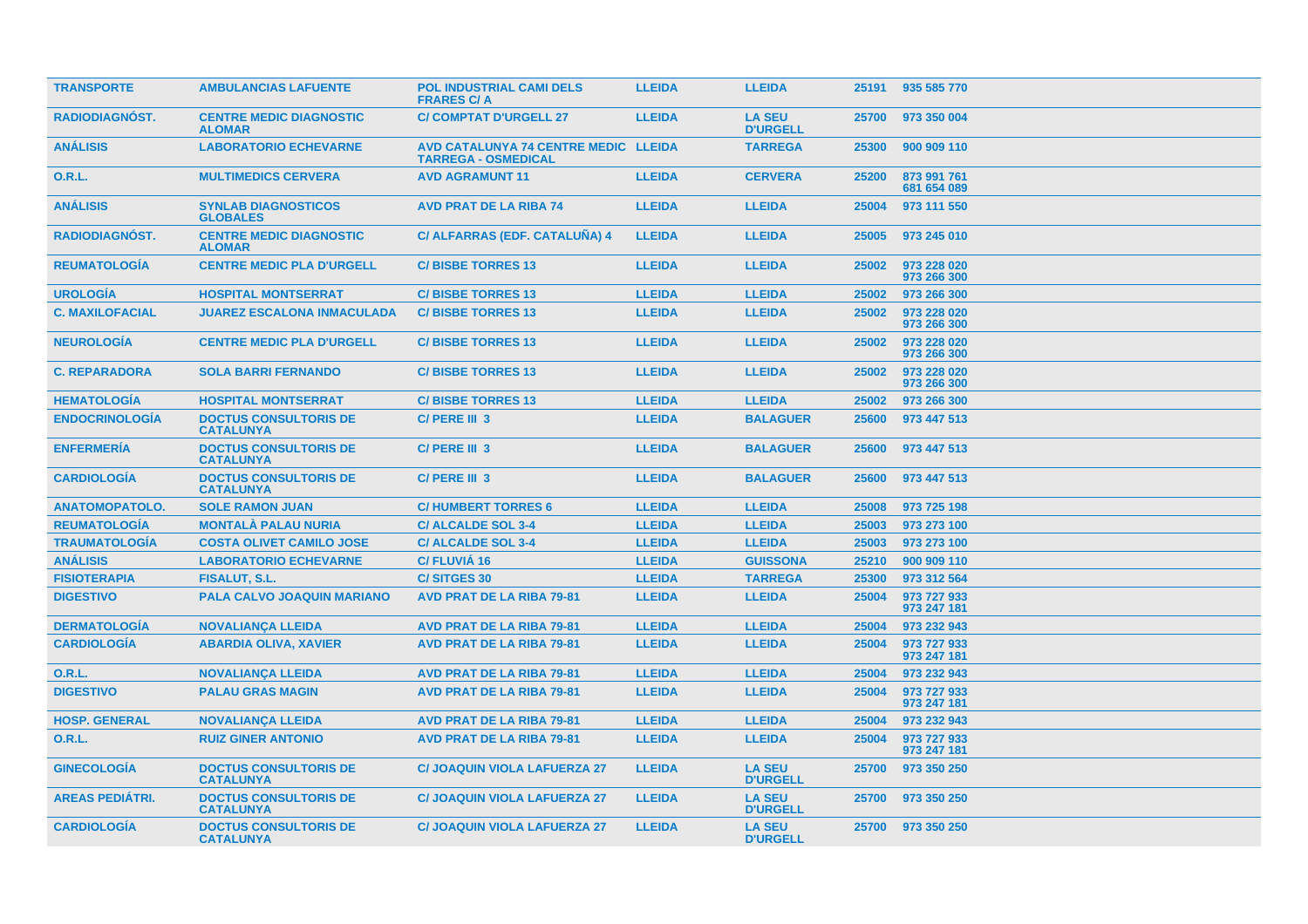| <b>CARDIOLOGIA</b>     | <b>DOCTUS CONSULTORIS DE</b><br><b>CATALUNYA</b>         | <b>C/ JOAN MARAGALL 6</b>                                 | <b>LLEIDA</b> | <b>TARREGA</b>                   | 25300 | 973 310 786                |
|------------------------|----------------------------------------------------------|-----------------------------------------------------------|---------------|----------------------------------|-------|----------------------------|
| <b>ENFERMERIA</b>      | <b>DOCTUS CONSULTORIS DE</b><br><b>CATALUNYA</b>         | <b>C/ JOAN MARAGALL 6</b>                                 | <b>LLEIDA</b> | <b>TARREGA</b>                   | 25300 | 973 310 786                |
| <b>O.R.L.</b>          | <b>RUIZ GINER ANTONIO</b>                                | C/ PREMSA 5 PLANTA 1ª O 5ª                                | <b>LLEIDA</b> | <b>LLEIDA</b>                    | 25004 | 973 247 181<br>973 238 929 |
| <b>NEUMOLOGÍA</b>      | <b>CASASUS RAMON ADOLFO ELISEO</b>                       | C/ PREMSA 5 PLANTA 1ª O 5ª                                | <b>LLEIDA</b> | <b>LLEIDA</b>                    | 25004 | 973 247 181                |
| <b>C. PEDIÁTRICA</b>   | <b>CLINICA NTRA. SRA. DEL</b><br><b>PERPETUO SOCORRO</b> | <b>C/OBISPO MESEGUER 3</b>                                | <b>LLEIDA</b> | <b>LLEIDA</b>                    | 25003 | 973 266 110<br>973 266 100 |
| <b>UROLOGÍA</b>        | <b>CENTRE MEDIC PLA D'URGELL</b>                         | <b>C/OBISPO MESEGUER 3</b>                                | <b>LLEIDA</b> | <b>LLEIDA</b>                    | 25003 | 973 266 100                |
| <b>CARDIOLOGÍA</b>     | <b>CENTRE MEDIC PLA D'URGELL</b>                         | <b>C/OBISPO MESEGUER 3</b>                                | <b>LLEIDA</b> | <b>LLEIDA</b>                    | 25003 | 973 266 100                |
| <b>GINECOLOGÍA</b>     | <b>CLINICA NTRA. SRA. DEL</b><br><b>PERPETUO SOCORRO</b> | <b>C/OBISPO MESEGUER 3</b>                                | <b>LLEIDA</b> | <b>LLEIDA</b>                    | 25003 | 973 266 110<br>973 266 100 |
| <b>C. VASCULAR</b>     | <b>CENTRE MEDIC PLA D'URGELL</b>                         | <b>C/OBISPO MESEGUER 3</b>                                | <b>LLEIDA</b> | <b>LLEIDA</b>                    | 25003 | 973 266 100                |
| <b>ANESTESIOLOGÍA</b>  | <b>CLINICA NTRA. SRA. DEL</b><br><b>PERPETUO SOCORRO</b> | <b>C/OBISPO MESEGUER 3</b>                                | <b>LLEIDA</b> | <b>LLEIDA</b>                    | 25003 | 973 266 110<br>973 266 100 |
| <b>CARDIOLOGÍA</b>     | <b>CLINICA NTRA. SRA. DEL</b><br><b>PERPETUO SOCORRO</b> | <b>C/OBISPO MESEGUER 3</b>                                | <b>LLEIDA</b> | <b>LLEIDA</b>                    | 25003 | 973 266 100                |
| <b>DERMATOLOGÍA</b>    | <b>CLINICA NTRA. SRA. DEL</b><br><b>PERPETUO SOCORRO</b> | <b>C/OBISPO MESEGUER 3</b>                                | <b>LLEIDA</b> | <b>LLEIDA</b>                    | 25003 | 973 266 110<br>973 266 100 |
| <b>PODOLOGÍA</b>       | <b>PEREZ MARTINEZ MONTSERRAT</b>                         | <b>AVD URGELL 4</b>                                       | <b>LLEIDA</b> | <b>BELLPUIG</b>                  | 25250 | 973 337 006                |
| <b>FISIOTERAPIA</b>    | <b>PEREZ MARTINEZ MONTSERRAT</b>                         | <b>AVD URGELL 4</b>                                       | <b>LLEIDA</b> | <b>BELLPUIG</b>                  | 25250 | 973 337 006                |
| <b>MED. FAMILIAR</b>   | <b>CENTRE DE FISIOTERAPIA URGELL.</b><br>S.L.            | <b>AVD URGELL 4</b>                                       | <b>LLEIDA</b> | <b>BELLPUIG</b>                  | 25250 |                            |
| <b>MED. FAMILIAR</b>   | <b>SANCHIZ GARCIA MARIA ROSA</b>                         | <b>C/TORRES DE SANUI 4</b>                                | <b>LLEIDA</b> | <b>LLEIDA</b>                    | 25006 | 973 230 642                |
| <b>DERMATOLOGÍA</b>    | <b>NOVALIANÇA LLEIDA</b>                                 | <b>C/LA PREMSA 5</b>                                      | <b>LLEIDA</b> | <b>LLEIDA</b>                    | 25004 | 973 238 929<br>973 232 943 |
| <b>OFTALMOLOGÍA</b>    | <b>NOVALIANCA LLEIDA</b>                                 | <b>C/LA PREMSA 5</b>                                      | <b>LLEIDA</b> | <b>LLEIDA</b>                    | 25004 | 973 238 929<br>973 232 943 |
| <b>ANÁLISIS</b>        | <b>LABORATORIO ECHEVARNE</b>                             | <b>C/BAIXADA EL MOLI S/N</b>                              | <b>LLEIDA</b> | <b>LA SEU</b><br><b>D'URGELL</b> | 25700 | 900 909 110                |
| <b>MED. FAMILIAR</b>   | <b>BAMALA ZURIGUEL JOSE PEDRO</b>                        | C/SEGRIA 45                                               | <b>LLEIDA</b> | <b>LLEIDA</b>                    | 25006 | 973 249 923                |
| <b>GINECOLOGÍA</b>     | <b>DOCTUS CONSULTORIS DE</b><br><b>CATALUNYA</b>         | <b>AVD ESPANYA 6</b>                                      | <b>LLEIDA</b> | <b>TREMP</b>                     | 25620 | 973 650 360                |
| O.R.L.                 | <b>DOCTUS CONSULTORIS DE</b><br><b>CATALUNYA</b>         | <b>AVD ESPANYA 6</b>                                      | <b>LLEIDA</b> | <b>TREMP</b>                     | 25620 | 973 650 360                |
| <b>PODOLOGÍA</b>       | <b>DOCTUS CONSULTORIS DE</b><br><b>CATALUNYA</b>         | <b>AVD ESPANYA 6</b>                                      | <b>LLEIDA</b> | <b>TREMP</b>                     | 25620 | 973 650 360                |
| <b>NEFROLOGIA</b>      | <b>HOSPITAL MONTSERRAT</b>                               | <b>AVD TORTOSA 4</b>                                      | <b>LLEIDA</b> | <b>LLEIDA</b>                    | 25005 | 973 272 740                |
| <b>NEUROFISIOLOGÍA</b> | <b>HOSPITAL MONTSERRAT</b>                               | <b>AVD TORTOSA 4</b>                                      | <b>LLEIDA</b> | <b>LLEIDA</b>                    | 25005 | 973 272 740<br>973 266 300 |
| <b>NEUROCIRUGÍA</b>    | <b>HOSPITAL MONTSERRAT</b>                               | <b>AVD TORTOSA 4</b>                                      | <b>LLEIDA</b> | <b>LLEIDA</b>                    | 25005 | 973 272 740<br>973 266 300 |
| <b>O.R.L.</b>          | <b>NOVALIANÇA LLEIDA</b>                                 | <b>AVD PRAT DE LA RIBA 79 CLINICA</b><br><b>DE PONENT</b> | <b>LLEIDA</b> | <b>LLEIDA</b>                    | 25004 | 973 247 181                |
| <b>MATRONA</b>         | <b>NOVALIANÇA LLEIDA</b>                                 | <b>AVD PRAT DE LA RIBA 79 CLINICA</b><br><b>DE PONENT</b> | <b>LLEIDA</b> | <b>LLEIDA</b>                    | 25004 | 973 247 181                |
| <b>MED. INTERNA</b>    | <b>NOVALIANÇA LLEIDA</b>                                 | <b>AVD PRAT DE LA RIBA 79 CLINICA</b><br><b>DE PONENT</b> | <b>LLEIDA</b> | <b>LLEIDA</b>                    | 25004 | 973 247 181                |